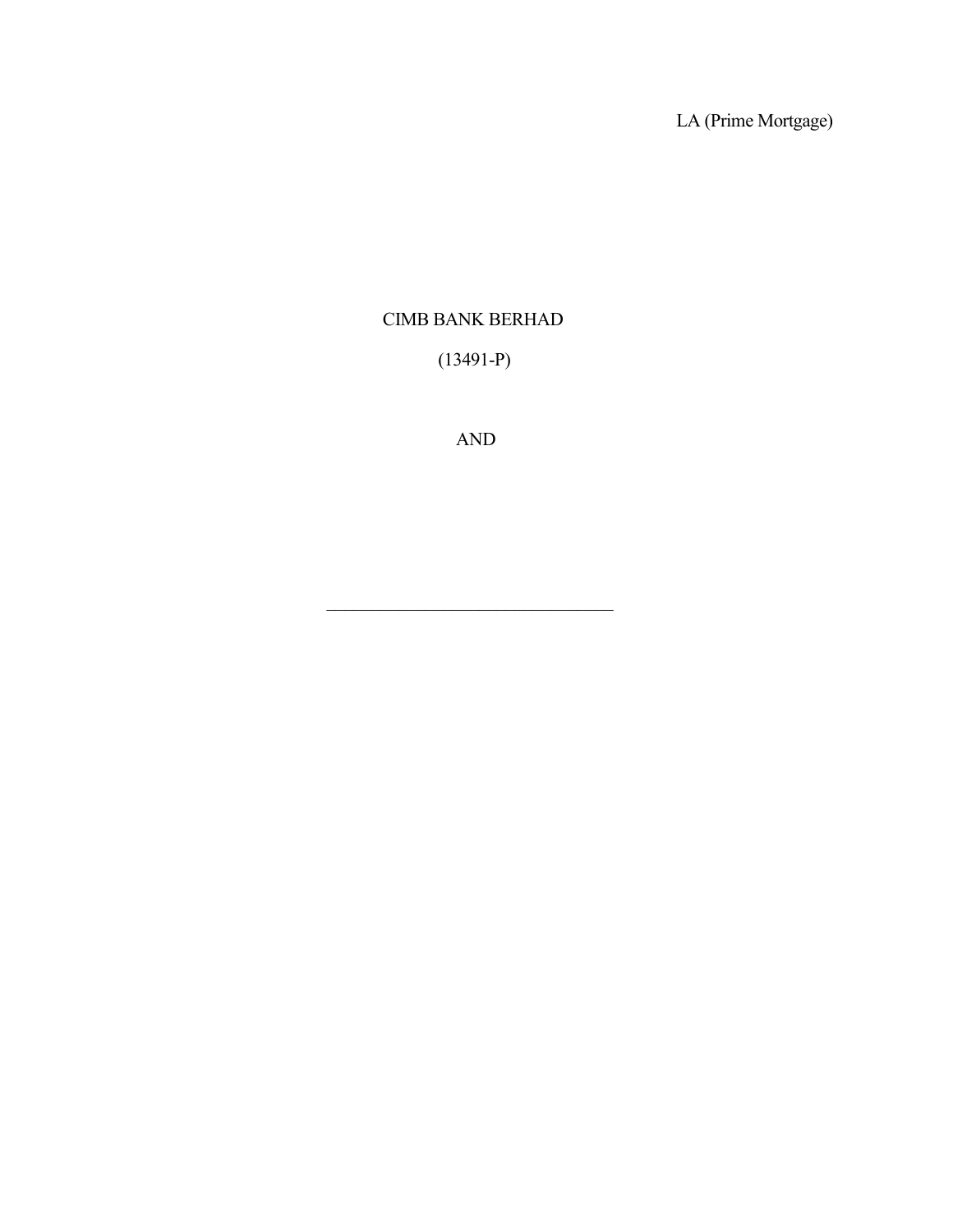# HOUSING / SHOPHOUSE LOAN AGREEMENT PRIME MORTGAGE

Date<sup>-</sup>

**PARTIES** 

- 1. The Bank : CIMB Bank Berhad (13491-P ) of Level 13, Menara CIMB, Jalan Stesen Sentral 2, Kuala Lumpur Sentral, 50470 Kuala Lumpur and having a place of business as specified in Section 1 of Schedule 1.
- 2. The Customer : The Party(s) whose name(s) and description(s) is/are as specified in Section 2 of Schedule 1.

\* WHEREAS the Customer and/or the Security Party has/have purchased the parcel of land together with the house/shophouse/office lot erected or to be erected thereon as described in Section 3 of Schedule 1 (the Property), from the Vendor whose name(s) and description(s) are as described in Section 4 of Schedule 1 (the Vendor) pursuant to a Sale and Purchase Agreement as described in Section 5 of Schedule 1 (S&P), and/or pursuant to any auction, Proclamation of Sale and/or Memorandum of Contact, free from all encumbrances and upon terms and conditions as per the S&P and/or Proclamation of Sale and/or Memorandum of Contract.

\* WHEREAS the Customer and/or the Security Party has/have appointed the Contractor whose name(s) and description(s) are described in Section 4 of Schedule 1 (the Contractor) to construct a house on the parcel of land as described in Section 3 of Schedule 1 (the Property) pursuant to a Constitution Contract as described in Section 5 of Schedule 1.

\* WHEREAS the Customer and/or the Security Party is/are the registered proprietor(s) of the Assignor(s) of the parcel of land as described in Section 3 of Schedule 1 (the Property).

\* WHEREAS the Property is presently charged/assigned to the Chargee/Assignee as described in Section 4 of Schedule 1 (Chargee/Assignee).

\* WHEREAS the Customer and/or the Security Party is/are the registered proprietor(s) or the beneficial owner(s) of the Property as described in Section 3 of Schedule 1.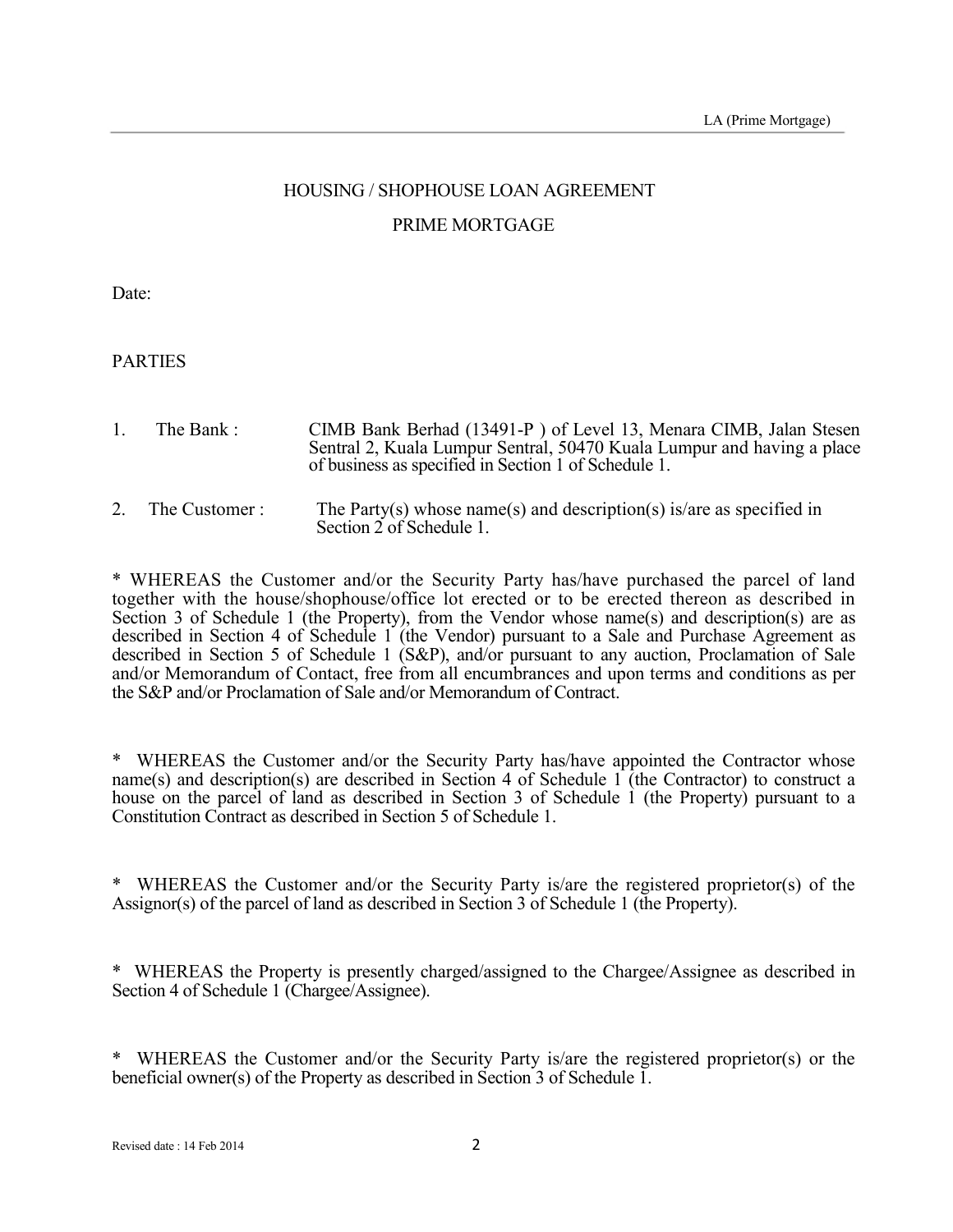## NOW IT IS HEREBY AGREED AS FOLLOWS:-

## 1. **INTERPRETATION**

1.1 In this Agreement the following words have the following meaning:-

| Base Lending Rate (BLR) | The rate of interest prescribed by the Bank (and as varied<br>from time to time) as an indicator rate against which rates<br>of interest for Loans or Advances are computed and<br>include such indicator rate by whatever name called by the<br>Bank.                                                                                                                                                                                                                                                                                                                                                         |
|-------------------------|----------------------------------------------------------------------------------------------------------------------------------------------------------------------------------------------------------------------------------------------------------------------------------------------------------------------------------------------------------------------------------------------------------------------------------------------------------------------------------------------------------------------------------------------------------------------------------------------------------------|
| Charge                  | The Charge under the National Land Code 1965 or Sabah<br>Land Ordinance (Cap. 68) or the Sarawak Land Code<br>(Cap 81) or any amendments or modifications thereto,<br>which shall be in form and content acceptable to the Bank.                                                                                                                                                                                                                                                                                                                                                                               |
| Deed of Assignment      | The Assignment to be executed by the Borrower and/or<br>the Security Party assigning the Property and all rights,<br>interests and/or benefits of the Sale and Purchase<br>and/or Construction Contract (whichever<br>Agreement<br>applicable) to the Bank, which Deed of Assignment shall<br>be in form and content acceptable to the Bank.                                                                                                                                                                                                                                                                   |
| Default Rate            | The default rate of interest as specified in Section 10 of<br>Schedule 1, or such other default rate of interest as the<br>Bank may in its discretion stipulate from time to time.                                                                                                                                                                                                                                                                                                                                                                                                                             |
| Drawdown Expiry Date    | Unless stated otherwise in the provisions contained in<br>Letter of Offer including but not limited to provisions<br>relating to availability or availability period or the Loan,<br>the Drawdown Expiry Date shall be the date after full<br>disbursement under this Agreement has been made,<br>PROVIDED THAT If there is no full disbursement within<br>thirty six (36) months from the date of the Bank's Letter<br>of Offer, the Drawdown Expiry Date shall be thirty six<br>(36) months from the date of the Bank's Letter of Offer, or<br>any extended date as agreed by the Bank by written<br>notice. |
| Loan                    | The advance to be made to the Customer under this<br>Agreement.                                                                                                                                                                                                                                                                                                                                                                                                                                                                                                                                                |
| Loan Account            | The account maintained to reflect the amount due to the<br>Bank.                                                                                                                                                                                                                                                                                                                                                                                                                                                                                                                                               |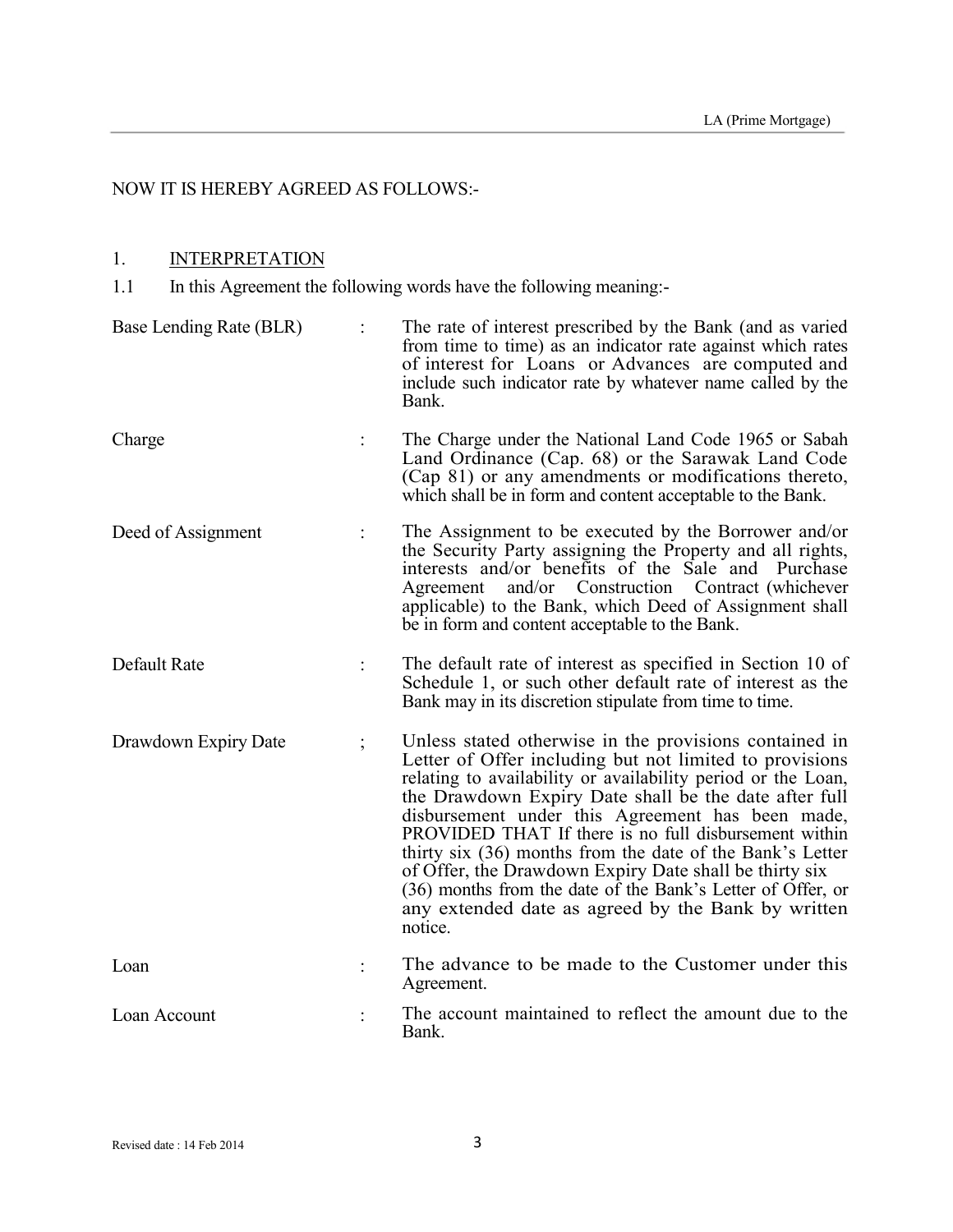| Indebtedness                    | Includes any amounts (whether present or future, actual or<br>contingent, secured or unsecured) howsoever incurred or<br>owed by the Customer to the Bank (whether as principal<br>or surety, borrower of security provider) including but not<br>limited to principal, interest, default and/or additional<br>interest, premium and other charges) whether by this Loan<br>or any future facility granted by the Bank from time to<br>time or any time. |
|---------------------------------|----------------------------------------------------------------------------------------------------------------------------------------------------------------------------------------------------------------------------------------------------------------------------------------------------------------------------------------------------------------------------------------------------------------------------------------------------------|
| Letter of Offer                 | The letter of offer as attached in Schedule 2 and any<br>subsequent letter of offer of the Bank relating to this<br>Agreement and accepted by the Customer and any<br>subsequent letter issued by the Bank to the Customer<br>pursuant to this Agreement.                                                                                                                                                                                                |
| <b>OD</b>                       | The Loan in the form of an Overdraft.                                                                                                                                                                                                                                                                                                                                                                                                                    |
| <b>Prevailing Interest Rate</b> | The prevailing interest rate as specified in the Letter of<br>Offer, or such other interest rate as the Bank may in its<br>discretion stipulate from time to time.                                                                                                                                                                                                                                                                                       |
| Property                        | Land provided as security for repayment of the Loan<br>which is described in Section $2$ of Schedule 1, the<br>particulars of which are subject to the Bank's right of<br>amendment or correction.                                                                                                                                                                                                                                                       |
| <b>Repayment Date</b>           | The monthly and final repayment dates as specified in the<br>Letter of Offer, or such other repayment dates as the Bank<br>may in its discretion stipulate from time to time.                                                                                                                                                                                                                                                                            |
| <b>Security Documents</b>       | The security documents referred to in the Letter of Offer<br>and other documents for the time being constituting<br>security for the Indebtedness, all of which shall be in form<br>and content acceptable to the Bank.                                                                                                                                                                                                                                  |
| Security Interest               | Security as stated in the Letter of Offer which is or are to<br>be provided by the Customer and or the Security Party as<br>security for repayment of the Indebtedness.                                                                                                                                                                                                                                                                                  |
| <b>Security Party</b>           | The party(s) as specified in Section 3 of Schedule 1 who<br>are providing the Security Interest.                                                                                                                                                                                                                                                                                                                                                         |
| Section 62 of BAFIA             | The Section in the Banking and Financial Institutions Act<br>1989 relating to prohibition of credit facility to a director<br>and officer or the Bank.                                                                                                                                                                                                                                                                                                   |
| TL                              | The Loan in the form of a Term Loan.                                                                                                                                                                                                                                                                                                                                                                                                                     |

1.2 Reference to the masculine gender includes the feminine and neuter genders and vice versa and references to the singular number include the plural and vice versa.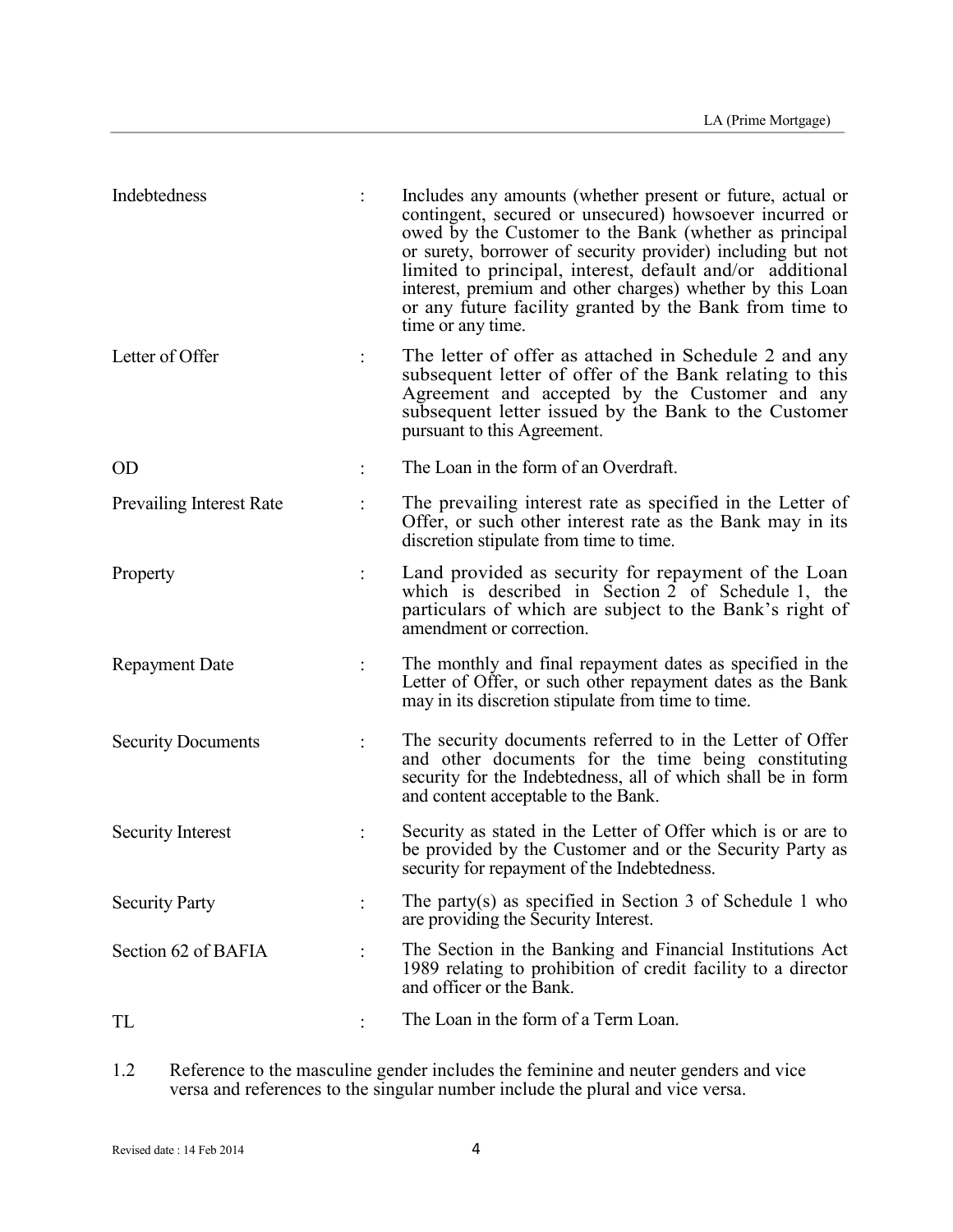- 1.3 Where two or more persons or parties are included or comprised in any expressions and undertakings expressed to be made to such persons or parties the same shall be enforceable by or against them jointly and severally.
- 1.4 Words applicable to natural persons shall include any body of persons, company, corporation, firm or partnership, corporate or incorporated and vice versa.
- 1.5 Section headings are inserted for convenience only and shall not in any way affect the interpretation thereof.

### 2. AMOUNT, PURPOSE AND DURATION

2.1 Amount

The Bank's obligation under this Agreement shall not exceed the Loan amount specified in the Letter of Offer.

2.2 Purpose

The Customer shall utilise the Loan for the purpose specified in the Letter of Offer. The Bank is not bound to ensure that the Customer uses the Loan for the purpose specified.

2.3 Duration of the TL

The duration of the TL is as specified in the Letter of Offer, PROVIDED THAT if there is no full disbursement of the TL within thirty six (36) months from the date of the Bank's Letter of Offer, the duration shall be thirty six months from the date of the Bank's Letter of Offer subject to the automatic conversion of the Loan to an OD on the terms hereinafter appearing. The Bank can extend the duration by written notice to the Customer.

#### 3. CONDITIONS PRECEDENT AND DISBURSEMENT

- 3.1 Conditions Precedent
	- (a) The Customer shall comply with the conditions precedent set out in Schedule 3 herein, within one hundred and eighty (180) days from the date of the Bank's Letter of Offer or any date extended by the Bank by written notice, failing which the Bank reserves the right to withdraw the Loan.
	- (b) Disbursement or utilization of the Loan will be made only after all conditions precedent have been fulfilled within the period stipulated above.
- 3.2 Waiver

The Bank may waive any condition precedent without prejudicing the Bank's right of recovery.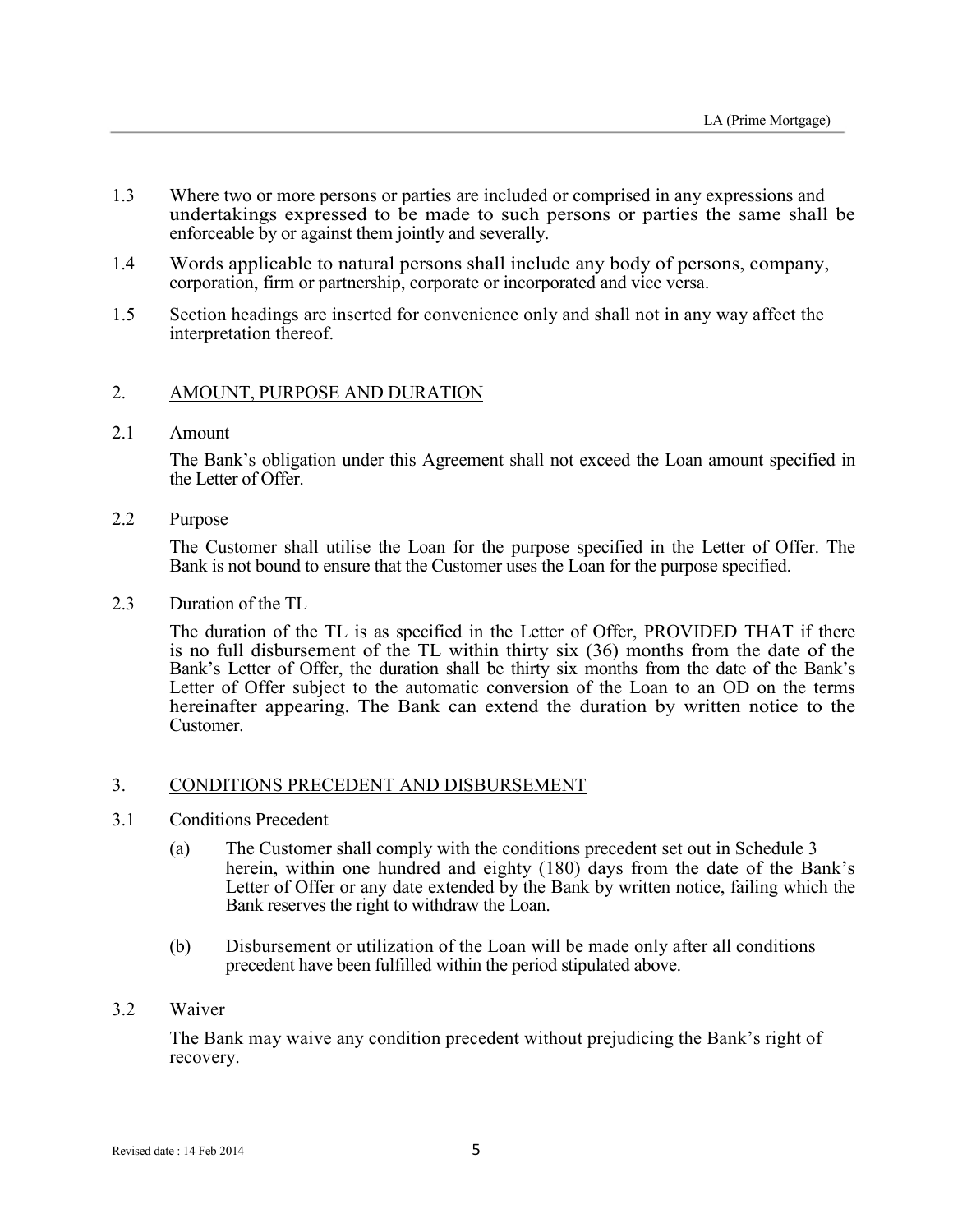- 3.3 Disbursement of the TL
	- (a) The Customer authorises the Bank to pay any amount in such manner and upon such terms and conditions as the Bank deems fit, to any financial institution, firm of solicitors, Developer, Vendor, Builder, Contractor, Architect or such other person responsible for or concerned with the sale of the Property or the construction of the Property, at such times, in such manner, in such amounts, and upon such contingencies and conditions as the Bank may in its absolute discretion decide, and/or by progressive releases or otherwise in accordance with the schedule of payments or such variation as the Bank may deem fit. An acknowledgement from the recipient shall be deemed as if the same had been made or given by the Customer personally.
	- (b) The Customer shall not request the Bank to defer or stop disbursement of any amounts under the Loan if the Bank has already given an undertaking to any third parties to disburse the Loan.
	- (c) The Customer authorises the Bank to withhold the disbursement of the Loan if the Developer or Vendor fails to honour its obligation to any financial institution or if in the Bank's opinion the Developer or Vendor or Contractor or the Security Party is/are in breach of any sale and purchase agreement or any construction contract or Security Interest.
	- (d) The Bank is not obliged either in law or in equity to make or continue to make any disbursement if an event of default had occurred or is about to occur and if capable of being remedied is not remedied within seven (7) days after written notice by the Bank to the Customer.
	- (e) The Customer shall indemnify the Bank for all costs, expenses, claims and demand made on the Bank pursuant to the Bank, having at the request of the customer gave an express or implied undertaking or covenant to any financial institution or Developer or Vendor or their solicitors or firm of solicitors purporting to act for any of them.
- 3.4 Drawdown Expiry Date of the TL No disbursement shall be made after the Drawdown Expiry Date.
- 4. INTEREST
- 4.1 Prevailing Interest Rate on Partial Release
	- (a) Interest shall be debited to the Loan Account on the last day of each calendar month at the Prevailing Interest Rate.
	- (b) The Customer shall pay the above interest on the first day of the next calendar month, failing which:-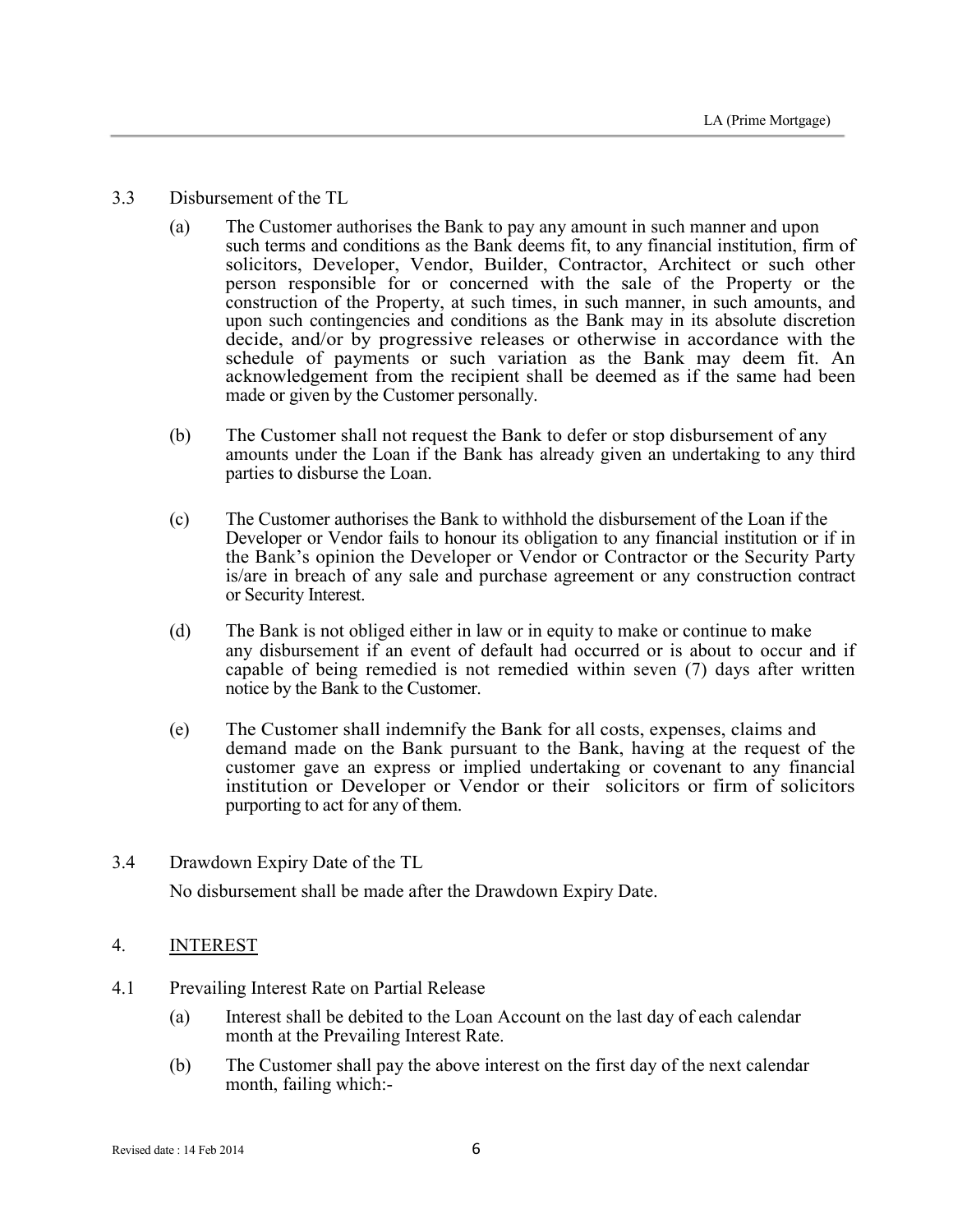- (i) the amount of overdue interest shall attract Default Interest at the Default Rate;
- (ii) the overdue interest as referred to in Clause  $4.1(b)(i)$  above, shall form part of the balance outstanding under the Loan Account and shall be chargeable with interest at the Prevailing Interest Rate;
- (iii) the Bank reserves the right to reject any application for further disbursement without being liable for any consequential loss.
- 4.2 Prevailing Interest Rate on Full Release
	- (a) Interest shall be debited to the Loan Account on daily balance basis at the Prevailing Interest Rate.
	- (b) The calculation and posting of interest shall occur at midnight irrespective of whether the interest computation date or the last day of the calendar month falls on a weekend or a public or a banking holiday.
- 4.3 Recalculation Upon Variation of Interest Rate

Where the rate of interest for the Loan is varied from a certain date other than the month end (hereinafter referred to as the "Interest Variation Date"), then interest shall be charged as follows:-

- (a) The old interest rate shall continue to apply from the start of the previous month end until the day preceding the Interest Variation Date; and
- (b) For the remainder of that month, the new interest rate shall be calculated again on the sum standing to the debit of the Loan Account on the next month end posted monthly to the Loan Account in the same manner as hereinbefore provided.
- 4.4 Interest for Part of The Month

Where interest needs to be calculated on a number of days, which is less than one month, then interest, shall be calculated on the actual number of days found in that particular month.

4.5 Capitalisation of Interest

The interest on the Loan including capitalised interest at the end of each calendar month be capitalised and added for all purposes to the Loan then owing, and shall thence forth bear interest at the Prevailing Interest Rate notwithstanding that the relationship of financier-customer has ceased. Notwithstanding any capitalisation of interest, the Customer shall service the interest monthly.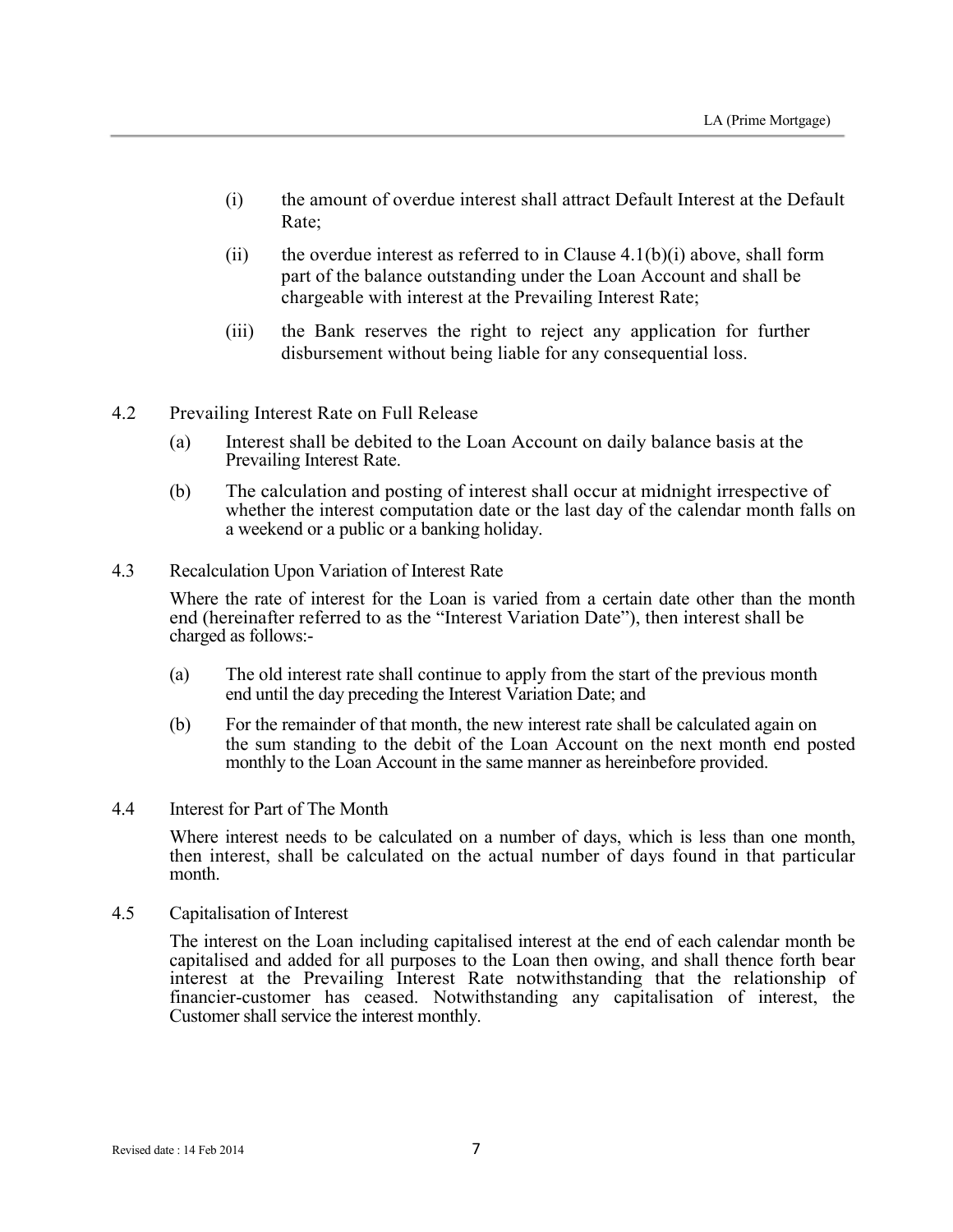- 4.6 Default Interest Rate
	- (i) Default interest at the Default Rate shall be chargeable under the circumstances stated in Section 10 of Schedule 1 herein, before as well as after judgment, and such default interest shall be payable by the Customer as a right within the meaning of Section 11 (b) of the Civil Law Act 1956, and shall constitute the rate otherwise agreed within the meaning of Section 16 (i) of the Courts of Judicature Act 1964.
	- (ii) The above charges shall be in addition and without prejudice to the power, rights and remedies available to the Bank and is to be charged from the date they become due to the date of actual payment.

Notwithstanding the above, the Bank reserves the right to charge default interest at any other rate which the Bank may in its discretion stipulate, and a statement in writing signed by an officer of the Bank as to the rate and/or amount of default interest payable shall be conclusive evidence of the rate and/or amount of default interest payable by the Customer.

- 4.7 Variation of Interest Rate and Other Charges
	- (i) The Bank shall have the discretion to vary the Prevailing Interest Rate and/or other bank charges (by either varying the Base Lending Rate or the margins or spreads above the Base Lending Rate or both or in the manner or mode of computation or charging or howsoever) by the following manner:-
		- (a) Variation of Base Lending Rate

By placing is one issue of a daily national newspaper of the Bank's choice or by displaying at the premises of the Bank a general notice and the variation shall take effect on the dated specified; and/or

- (b) Variation of Spread or Margin Above Base Lending Rate and/or Other Bank Charges
- (i) By serving a notice in writing (no signature is required if sent by compute generated advice) by ordinary mail at the Customer's risk to the last known address of the Customer and such notice shall be deemed to have been received three (3) days after its date of posting. The variation shall take effect from the date specified in the notice (which may be a date already passed in which case the variation shall have retrospective effect).
- (ii) The Customer shall not be relieved from payment of the new Prevailing Interest Rate and/or bank charges if the Bank fails to give such notice.
- (iii) The decision of the Bank shall be final and shall not be questioned at any time.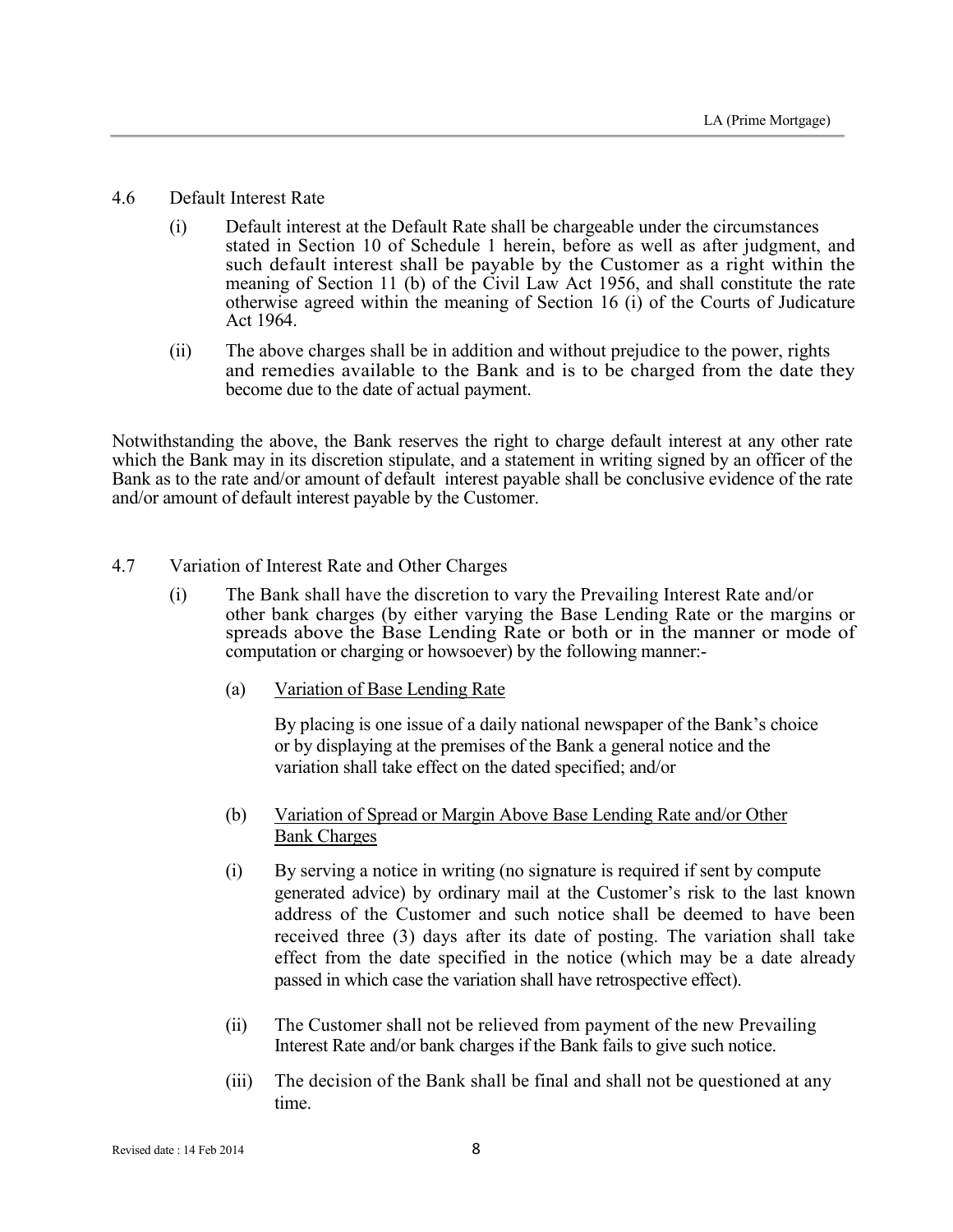- (iv) If and whenever there is a variation to the Prevailing Interest Rate and/or other bank charges, the Bank may in its absolute discretion make the necessary adjustment consequential to such variation either by varying the amount of any instalment or varying the number of instalments or both.
- 4.8 Section 8(2A) of the Bankruptcy Act 1967

The Customer and the Security Party agree to pay the Prevailing Interest Rate and/or Default Rate in the event that the Bank does not realise its Security Interest within six (6) months from the date of the Receiving Order.

### 5. REPAYMENT OF THE TL

- 5.1 Repayment of the TL
	- (i) The Customer shall repay the Loan by instalment as per the amount specified in the Letter of Offer until the Loan is automatically converted to an OD on the Terms hereinafter appearing. The first instalment shall commence on the first day of the following month after full release of the Loan and to be repaid before or on the monthly Repayment Date.
	- (ii) The Bank may extend the duration to a further term on such terms and conditions as determined by the Bank.
	- (iii) Notwithstanding the above, full payment must be made on receipt of a demand by the Bank.
- 5.2 Prepayment of the TL
	- (a) The Customer may, with the Bank's consent and by paying the charges stipulated in Clause 5.2(c) below, prepay the amount outstanding or part of the amount outstanding by giving three  $(3)$  months notice stating the redemption sum and evidence satisfactory to the Bank that all authorisation necessary for the redemption have been unconditionally obtained.
	- (b) The Bank may charge additional interest if the Customer fails to pay the redemption sum within the period for redemption.
	- (c) As consideration for the Bank's consent, and if so stated in the Letter of Offer, the Customer shall pay any prepayment charges stipulated in the Letter of Offer, in the manner and/or in the circumstances stated in the Letter of Offer.
	- (d) The Bank reserves the right to vary the terms of Clause 5.2(a) above as per the Letter of Offer and/or the Special Conditions in Schedule 2 herein.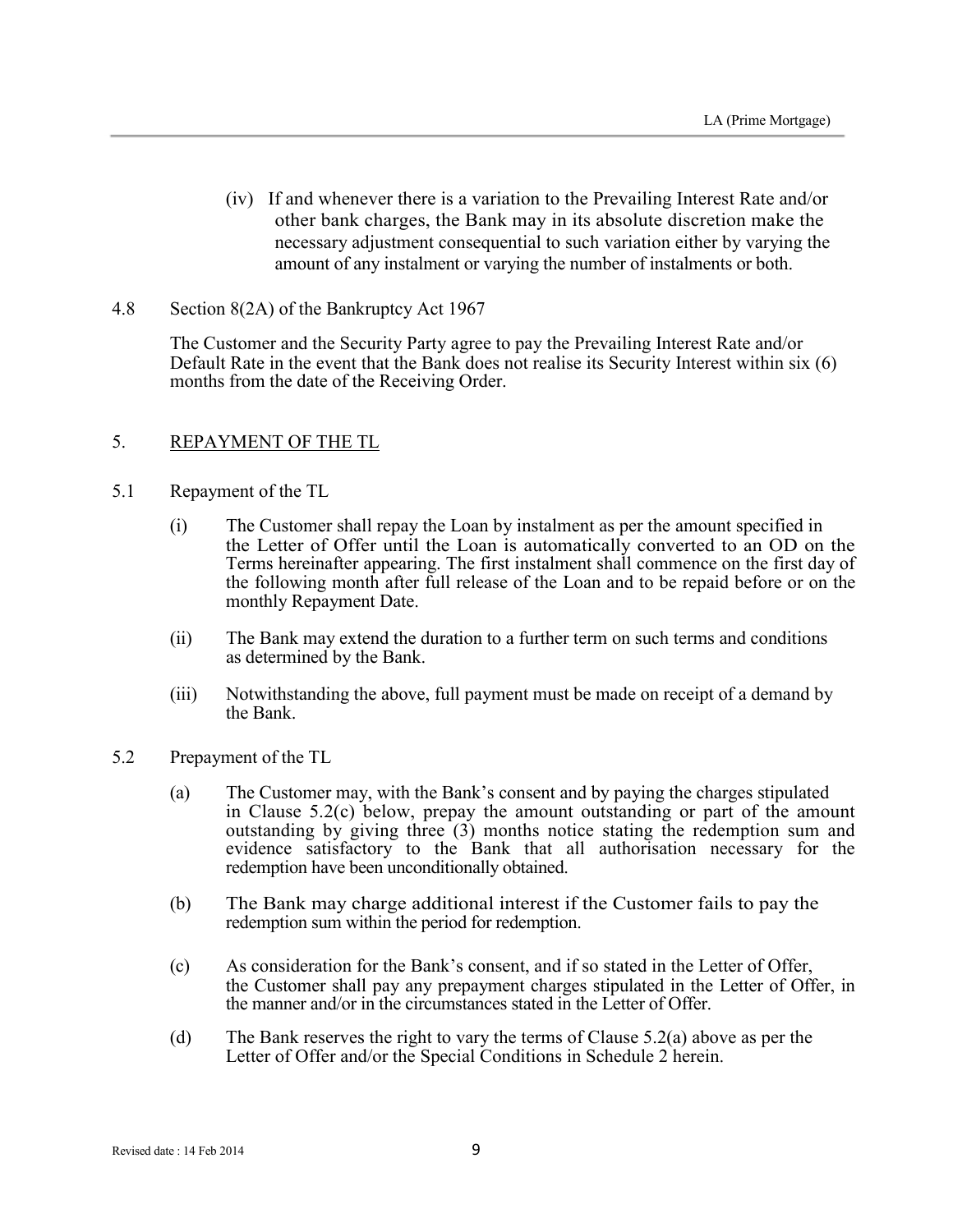#### 5.3 Redemptions

If so stated in the Letter of Offer, the Customer shall pay a redemption fee at the rate stated in the Letter of Offer if the Loan is fully discharged, terminated or redeemed by either party, within the period stated in the Letter of Offer

### 6. AUTOMATIC CONVERSATION OF TL TO OD

#### 6.1 Automatic Conversion

Subject to the TL having been fully disbursed or released by the Bank, the TL will automatically be converted into an OD when the principal limit of the TL outstanding is repaid to fifty percent (50%) or below the amount specified in the Letter of Offer . Upon the happening of such an event, the amount so converted shall be operated in the manner of an OD upon the terms of conditions contained in this Clause 6 and the Prevailing Interest Rate on OD shall be serviced monthly whereas the provisions governing the repayment of monthly instalments of the TL shall thenceforth become inoperative and of no further effect but all the other provisions contained in this Agreement shall remain in full force and effect and shall remain and continue to be binding on the Customer and Loan together with the interest thereon shall remain payable by the Customer to the Bank on demand.

- 6.2 Amount of OD on conversion
	- (i) The amount of OD granted by the Bank on conversion shall be fifty percent (50%) of the principal limit of the TL originally granted to the Customer or such lower quantum in an amount equivalent to the principal limit of the TL outstanding as at the date of the automatic conversion.
	- (ii) The availability of the OD on conversion is subject to periodic review at the discretion of the Bank and repayable on demand.
- 6.3 Repayment of the OD
	- (a) The Customer may, with the Bank's consent and by paying the charges stipulated in Clause 6.3(c) below, repay the amount outstanding or part of the amount outstanding by giving three  $(3)$  months notice stating the redemption sum and evidence satisfactory to the Bank that all authorisation necessary for the redemption have been unconditionally obtained.
	- (b) The Bank may charge additional interest if the Customer fails to pay the redemption sum within the period for redemption.
	- (c) As consideration for the Bank's consent, and if so stated in the Letter of Offer, the Customer shall pay any repayment charges stipulated in the Letter of Offer, in the manner and/or in the circumstances stated in the Letter of Offer.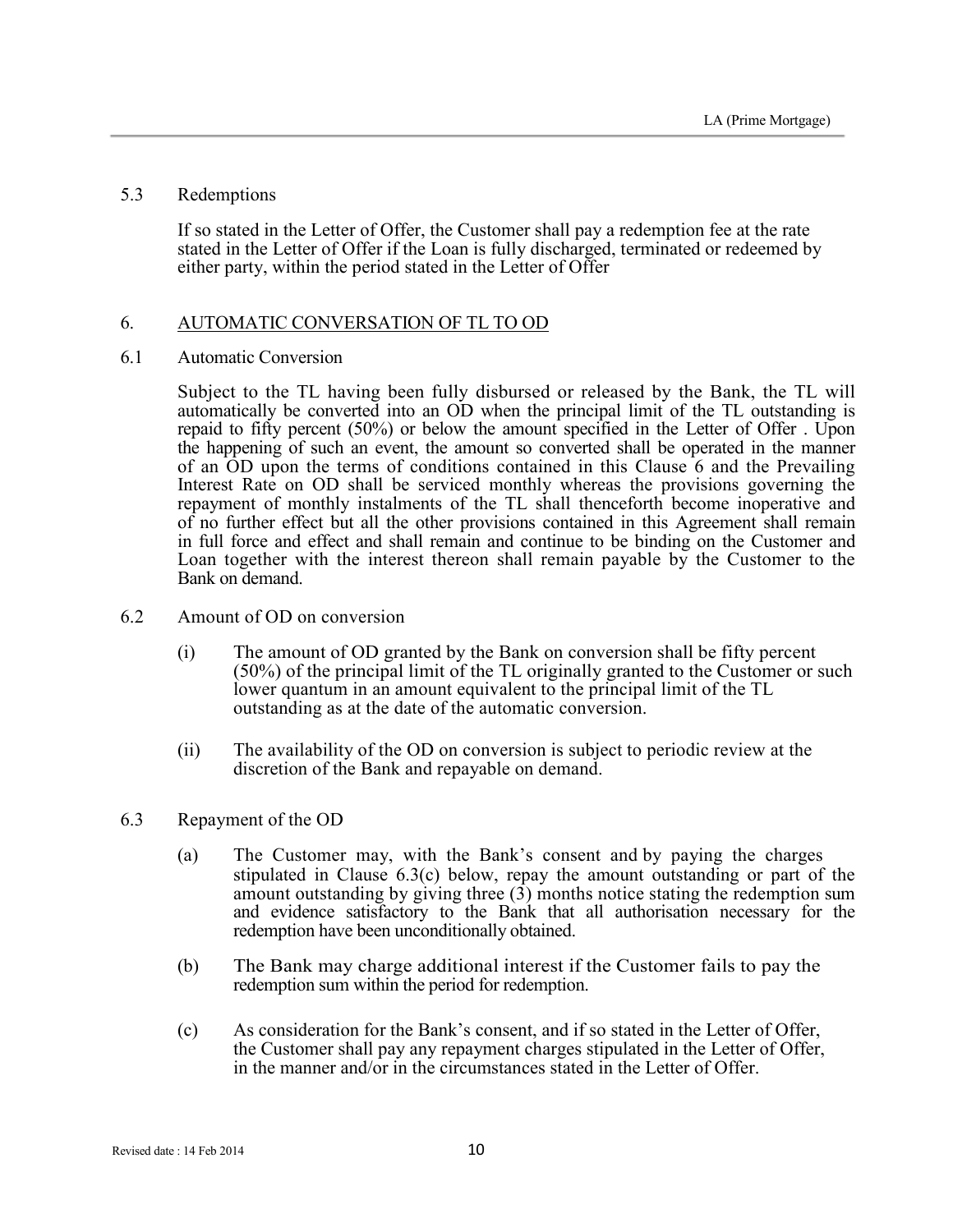- (d) The Bank reserves the right to vary the terms of Clause 6.3 (a) above as per the Letter of Offer and/or the Special Conditions in Schedule 2 herein.
- (e) Notwithstanding any provision herein contained to the contrary, the Customer shall repay the amount outstanding in the Loan Account upon termination of the Loan and/or upon demand by the Bank, whichever is earlier.
- 6.4 Payments governing OD

All payments of interest under this Agreement in respect of the OD shall be made on or before the date such payment is due.

6.5 No excess or temporary OD

The Bank will not permit any excess or temporary OD. If there is a need to increase the OD, then a fresh application shall be submitted to the Bank for consideration. In the event the Loan Account is in excess of the limit of the OD for a continuous period of two (2) months, the Bank may at its sole and absolute discretion either convert the OD outstanding to a TL on such terms and conditions as may be determined by the Bank or withdraw and/or suspend the Loan.

- 6.6 Payment Stops
	- (i) In relation to the OD, the Bank may, without giving any reason or notice, stop payment on any cheque or other payments drawn on the Loan Account.
	- (ii) The Bank shall not be liable for negligence, libel, loss, damages, costs and expenses incurred or suffered by the Customer as a result of dishonoring such cheques or payment orders.
	- (iii) In the event the Loan Account has been classified under the Dishonoured Cheques Information System Blacklist (DCHEQ), the OD outstanding shall be converted to a TL at the Prevailing Interest Rate specified in Section 11 of Schedule 1 and on such terms and conditions as may be determined by the Bank at its sole discretion.

#### 7. PAYMENTS

- 7.1 All payments due under this Agreement in respect of the TL shall be made on or before the monthly Repayment Date. This Clause does not apply for prepayment made under Clause 5.2 above or repayment made under Clause 6.3 above.
- 7.2 Any prepayments made in respect of the TL may be applied towards the Customer's repayment obligation in inverse order of maturity.
- 7.3 All payments to be made shall in Malaysian Ringgit and in immediately available funds.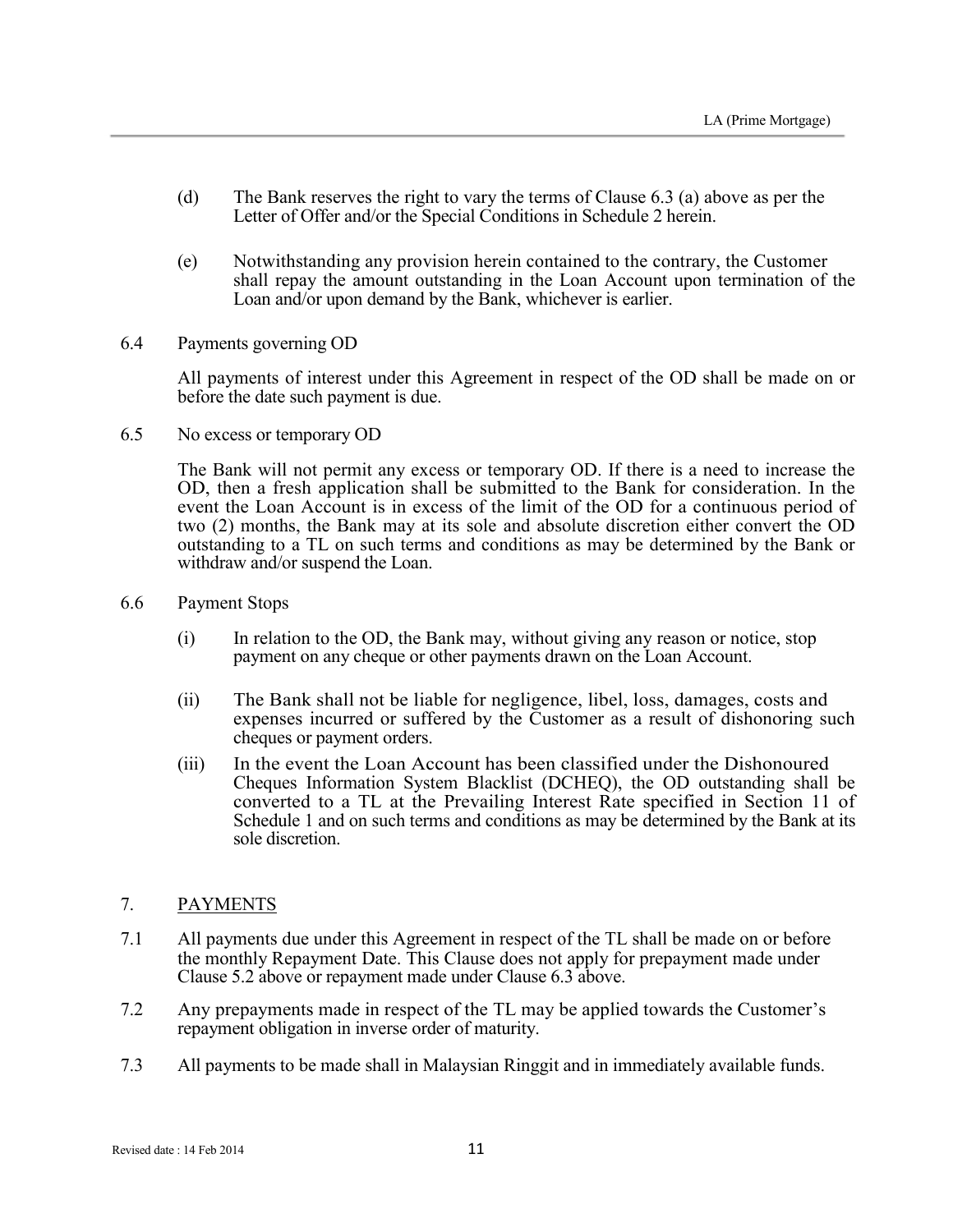- 7.4 All payments shall be made without set-off, counter claim and any deduction whatsoever.
- 7.5 The Bank may debit the Loan Account, as an advance to the Customer, to effect payments of all quit rent, assessment, premium, fee, commission, legal costs (both party and party and solicitor and client costs), valuation and/or any other charges due and payable under this Agreement. Any advance made under this Clause shall be repaid within fourteen (14) days of notice given by the Bank. Interest at the Prevailing Interest Rate shall be charged on all advances.

### 8. REPRESENTATIONS AND WARRANTIES

- (i) The Customer has full power to enter and perform the Customer's obligations under this Agreement
- (ii) The acceptance of the Loan shall not constitute an event of default under any of the Customer's agreements with a third party or contravene any law or regulation or order to which the Customer is a party.
- (iii) There is no legal proceedings and/or bankruptcy or winding up proceedings threatened or pending against the Customer and/or the Customer is not an undischarged bankrupt or wound up and/or the Customer has not violated any court order or judgment.
- (iv) All information furnished to the Bank are true and do not omit any facts which would affect the Bank's decision to grant this Loan.
- (v) There is no violation of Section 62 of BAFIA.
- (vi) The Customer and/or the Security Party is/are or shall be the beneficial owner(s) of the Property.
- (vii) That at the date of this Agreement, there is no encumbrances on the Property except those described in the Security Interest.
- 8.2 Each of the above representations and warranties shall be continuing during the duration of this Agreement.
- 9. DEFAULT
- 9.1 Events

Each of the following events shall be an event of defaults:-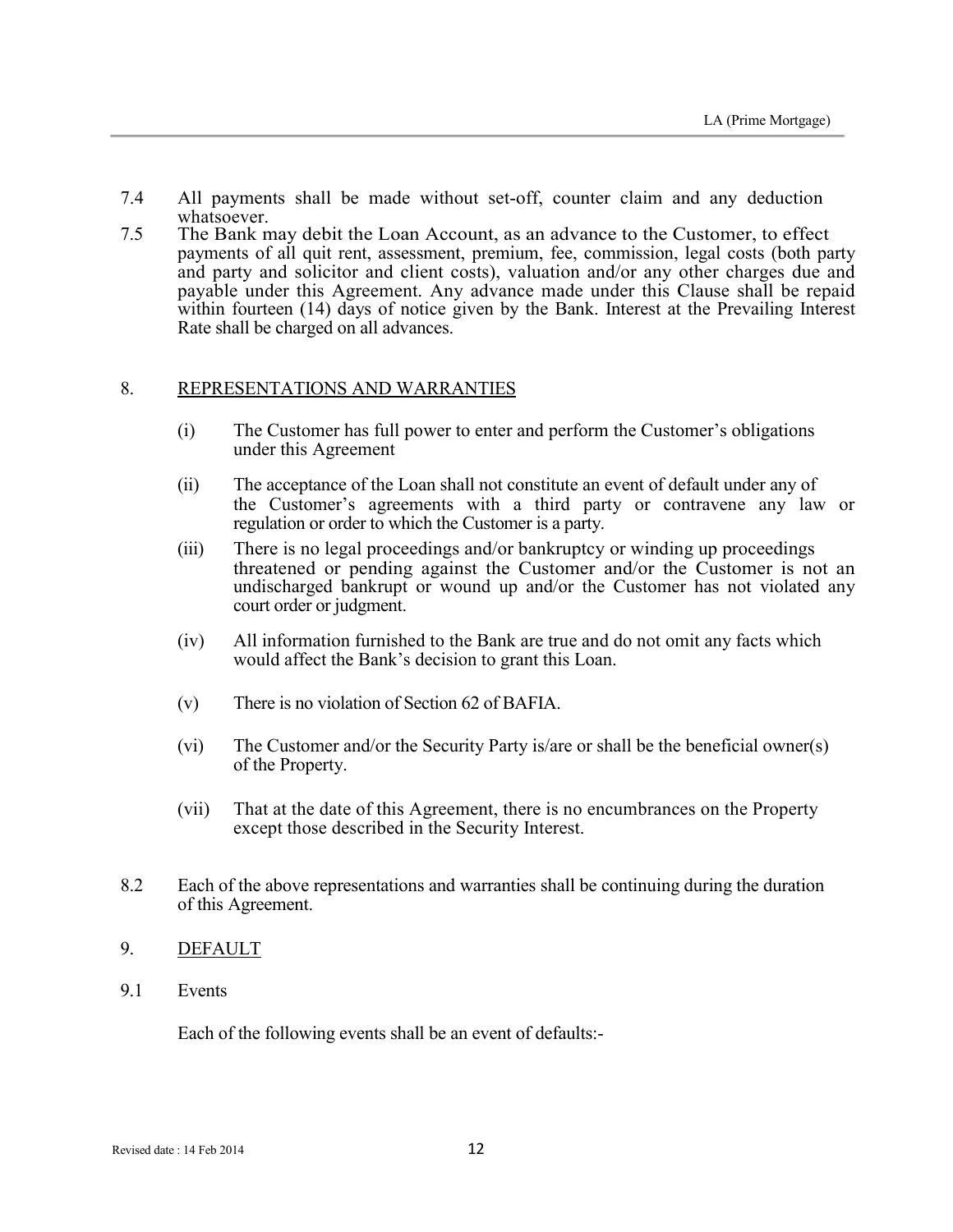- (a) Failure by the Customer to meet the Bank's demand within the time stipulated in the demand.
- (b) Failure by the Customer to pay the monthly instalment, the interest, capitalised interest, default interest and/or other charges within the time stipulated.
- (c) Failure by the Customer to comply with any part of the terms and/or conditions of this Agreement.
- (d) If there is any misrepresentation in any form by the Customer and/or if the Bank discovers information which may affect the Bank's decision to grant the Loan and/or should the Bank have any reason to believe that any information supplied to the Bank is false, untrue or misleading.
- (e) Failure by the Security Party to comply with any part of the terms and/or conditions of the Security Interest.
- (f) If any housing development project and/or construction of any property and/or building, and/or any form of construction project, which involves any Property financed under the Loan, is delayed, abandoned or discontinued.
- (g) A situation shall occur which in the opinion of the Bank may imperil, delay or prevent the Customer or the Security Party from performing its obligations or jeopardise the Bank's interest.
- (h) Section 62 of BAFIA is triggered or in the event of a breach or contravention of any prevailing laws or regulatory requirements or terms and conditions or provisions prescribed by or stipulated in the directives or guidelines that are or may from time to time be issued by Bank Negara Malaysia pertaining or applicable to grant of facilities to persons connected with the Bank.
- (i) Failure by the Customer to comply with the provisions of other facilities granted by the Bank or by a third party to the Customer.
- (j) The security Interest shall not be capable of being perfected.
- (k) If it becomes impossible or unlawful for the Bank or the Customer to perform its obligation under this Agreement.
- (l) Any steps and/or proceedings are taken for bankruptcy or winding up, and/or a Receiver and/or Manager is appointed to take over the assets and/or business, of the Developer, Vendor, Contractor, Customer and/or Security Party.
- (m) If the Borrower or the Security Party who is a natural person shall die or shall be of unsound mind.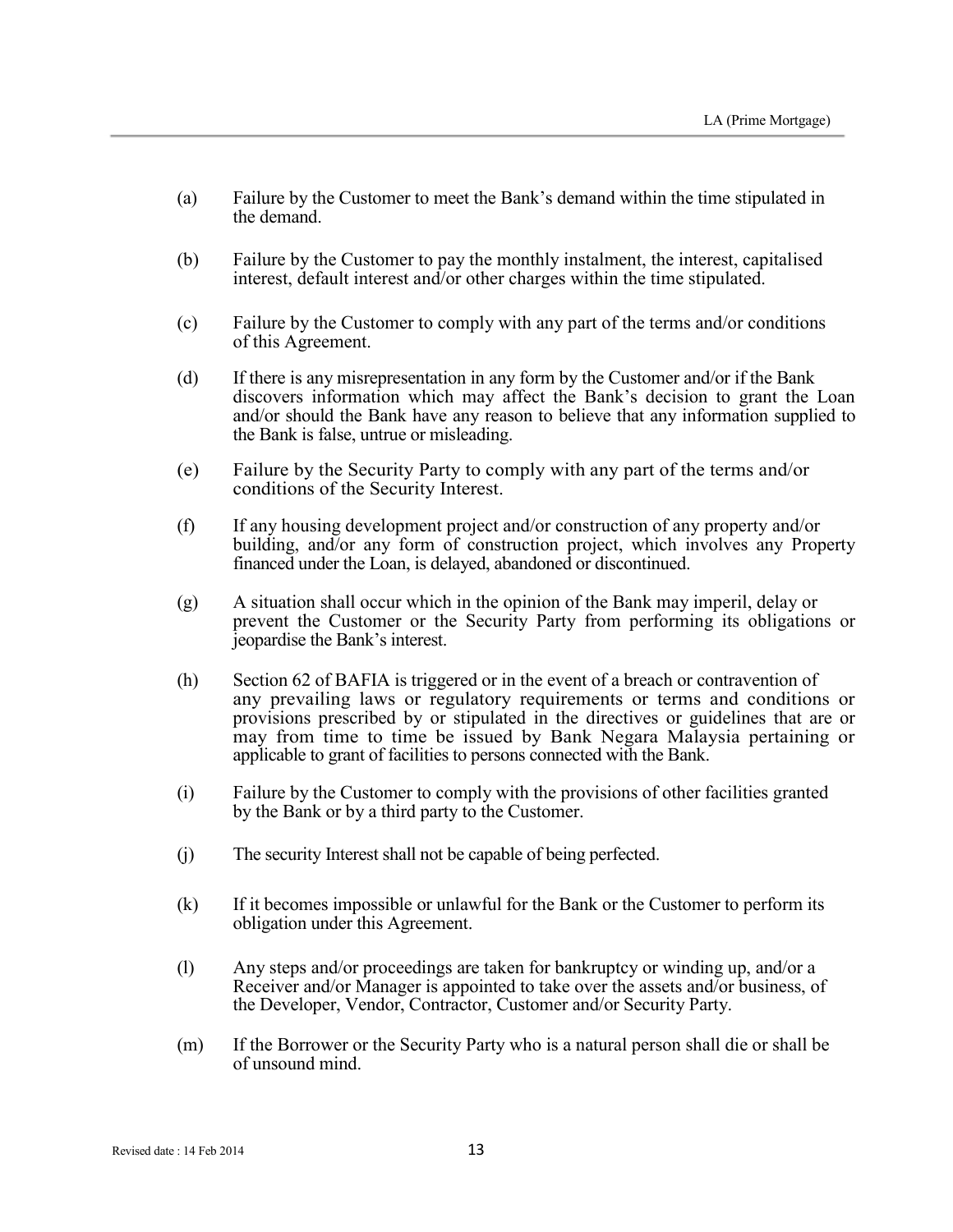- (n) If any event or events have occurred or a situation exist which could or might, in the opinion of the Bank (which opinion shall be final and conclusive), render it inadvisable or impractical for the Bank to make, maintain or fund the Loan or any part thereof or prejudice the duty of the Customer and/or any Security Party to perform any of its/their respective obligations under this Agreement or the Security Interest and/or under any other undertaking or arrangement entered into in connection herewith or therewith in accordance with the terms and/or conditions hereof or thereof and such event or event shall include but shall not be limited to any act of violence, terrorism, hostility or war, state of emergency declared in Malaysia or part thereof, rebellion, revolution, insurrection, usurpation of power, imposition of economic sanctions upon Malaysia, occurrence of any epidemic or pandemic or whatsoever nature or description or other calamity including but not limited to the occurrence of floods, earthquakes, windstorms, landslides, drought and tsunami (whether occurring within or outside or directly or indirectly involving Malaysia or any part of Malaysia or any other place or country where the Bank may now or from time to time hereafter conduct or carry on business and whether of a national or international nature or otherwise).
- (o) If any sum shall be due from the Customer and or any of the Security Party and or any guarantors (collectively "the Obligors") to the Bank and or any other third party from time to time or at any time or if any of the Obligors may be or become liable to the Bank anywhere on any banking, loan, any other credit facilities or any other account current or otherwise ("the account(s)") or in any other manner whatsoever including but not limited to liability of any of the Obligors incurred to the Bank as surety(ies) or guarantor(s) or if default is made in relation to any provisions governing the account(s).
- 9.2 Consequences
	- (i) Upon the occurrence of any or all events of default, the Bank reserves the right to withdraw and/or suspend the Loan, the Customer shall repay all amounts outstanding under the Loan, and the Bank may exercise all its rights and remedies at law and in equity.
	- (ii) Notwithstanding Clause 9.2(i) above, the Bank reserves the right to vary the Prevailing Interest Rate as specified in the Letter of Offer if the Customer fails to pay the monthly instalment, interest, capitalised interest, default interest and other charges.
- 9.3 Remedies Exercised Concurrently
	- (a) The Bank shall have the right to exercise its remedies concurrently, including pursuing all remedies of sale or realisation of security and civil suit to recover the amount outstanding.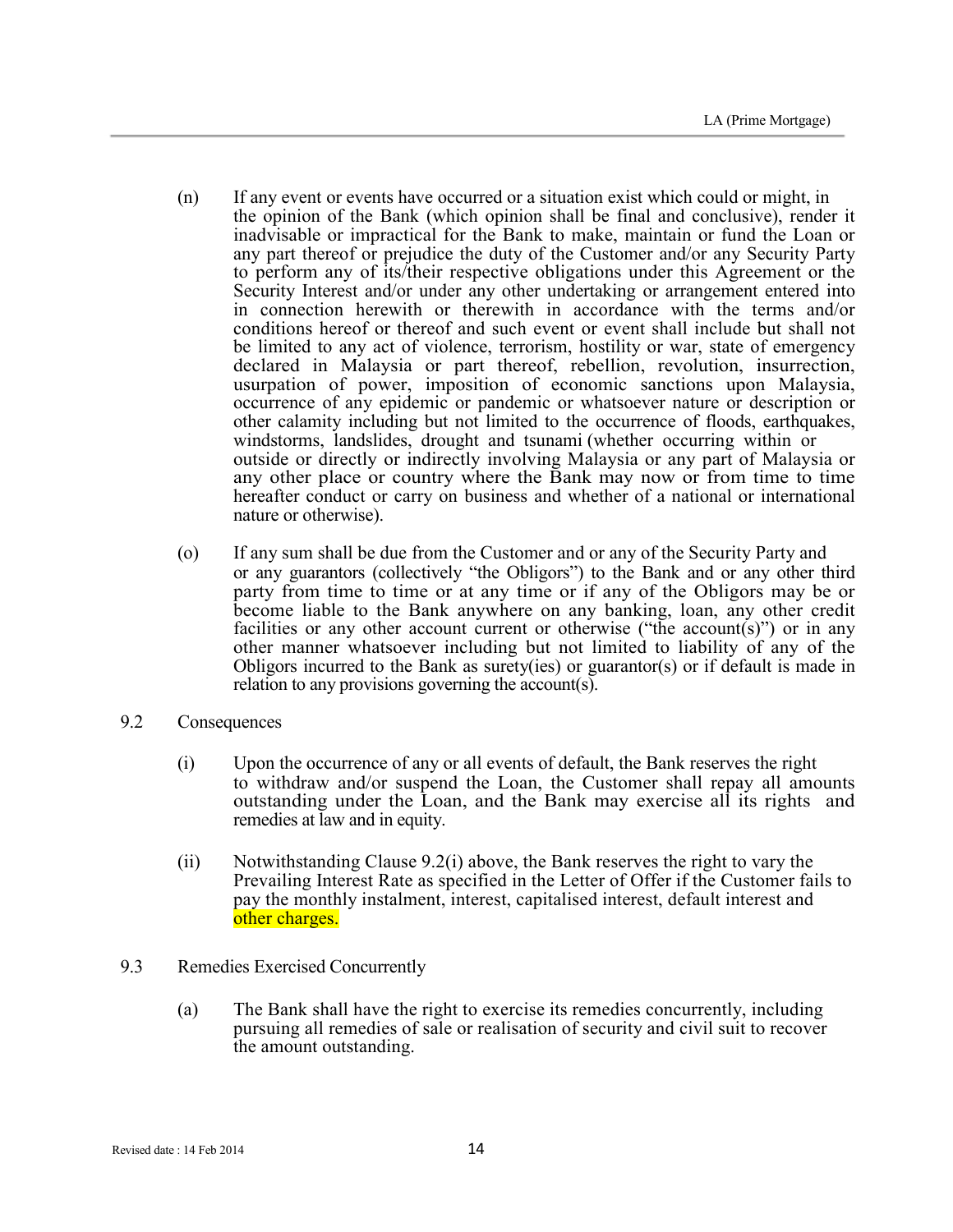- (b) The exercise of the above rights would not subject the Bank to any claim for involuntary loss.
- (c) The Customer shall pay the Bank the difference between the Indebtedness and the net proceeds of the sale of the Property.

### 10. SECURITY

- 10.1 The Customer shall provide, or shall ensure that the Security Party provides, the Security Interest and a power of attorney appointing the Bank or any other person authorised by the Bank, as attorney of the Customer and/or Security Party an in the Customer's and/or Security Party's name and on their behalf, to deal with the Property, by executing the standard form(s) prescribed by the Bank.
- 10.2 The Bank shall have the right to request for a substitution of the Security Interest or additional security, and the Customer shall comply with such request by executing all the standard form(s) prescribed by the Bank and all costs would be borne by the Customer,
- 10.3 The Security Interest created in favour of the Bank shall be continuing security for the existing Indebtedness and future Indebtedness of the Customer with the Bank.
- 10.4 The Security Party shall not, during the existence of this Agreement, without the prior written consent of the Bank, create or permit any form of mortgage, charge, debenture, pledge, lien, or other security interest, or permit to exist any caveat or prohibitory order in respect of the Property.

#### 11. SECURITY INTEREST

The Customer confirms that the Security Interest is given or assigned to the Bank as Security for existing and future Indebtedness or future advances granted by the Bank to the Customer.

#### 12. INSURANCE

- 12.1 The Customer shall cause the Security Party to maintain a House Owner Insurance Policy with extended coverage for a sum not less than the Loan in the joint names of the Security Party and the Bank or the Bank's interest as assignee endorsed on the Policy, with such insurance company approved by the Bank. The Bank will be nominated as "Loss Payee". The Bank's written consent is required before the Policy is cancelled.
- 12.2 If necessary, the Bank shall effect and/or maintain the above Policy and the Customer or Security Party shall bear the cost so incurred.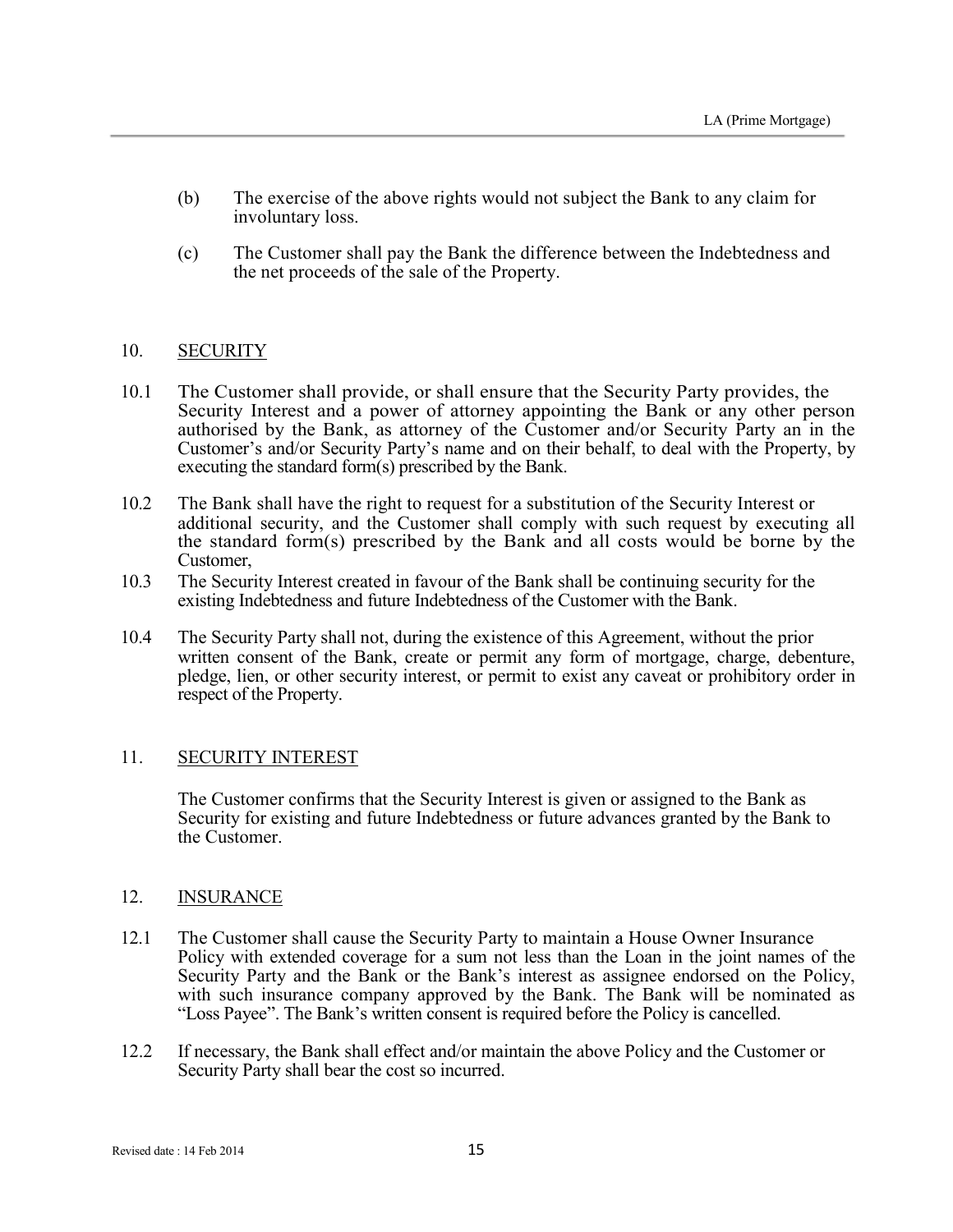- 12.3 Unless provided otherwise, the Customer shall take out and maintain a mortgage reducing term assurance policy and to assign the Policy and all benefits and advantages to the Bank.
- 12.4 All monies received on any of the above Policies will be applied to or towards making good the loss or damage to the Property or at the Bank's option, towards paying the Indebtedness.
- 12.5 The Customer or the Security Party shall hold monies received on such insurance in trust for the Bank and the Bank may receive and give a good discharge for all such monies.
- 12.6 Pending receipt of any monies from the insurance company, the Customer shall continue paying whatever instalment and/or monies due and payable.
- 12.7 The Customer shall bear the difference between the cost of making good the loss or damage to the Property and any amounts received from the insurance company, in addition to continuing paying any instalment(s), and shall pay to the Bank within seven (7) days from the date of demand by the Bank the difference between the amount outstanding under the Loan and the amount so received. Interest at the Default Interest Rate shall be charged on the amount so demanded.

### 13. LIABILITY

Notwithstanding anything to the contrary, in no event will the measure of damages payable by the Bank to the Borrower for any loss or damage incurred by the Borrower include, nor will the Bank be liable for, any amounts for loss of income or profit or savings, or any indirect, incidental, consequential, exemplary, punitive or special damages of the Borrower, even if the Bank had been advised of the possibility of such loss or damages in advance, and all such loss and damages are expressly disclaimed.

### 14. OTHER CONDITIONS

### 14.1 Letter of Offer

This Agreement, the Schedules and the Letter of Offer shall supersede all oral negotiations and prior correspondence in respect of this Loan. The Schedules and the Letter of Offer shall form part of this Agreement. In the event of any inconsistencies between this Agreement, the Security Interest and the Letter of Offer, the Letter of Offer shall prevail.

### 14.2 Review

This Agreement is subject to periodic review at the discretion of the Bank and the terms and/or conditions as varied by the Bank from time to time.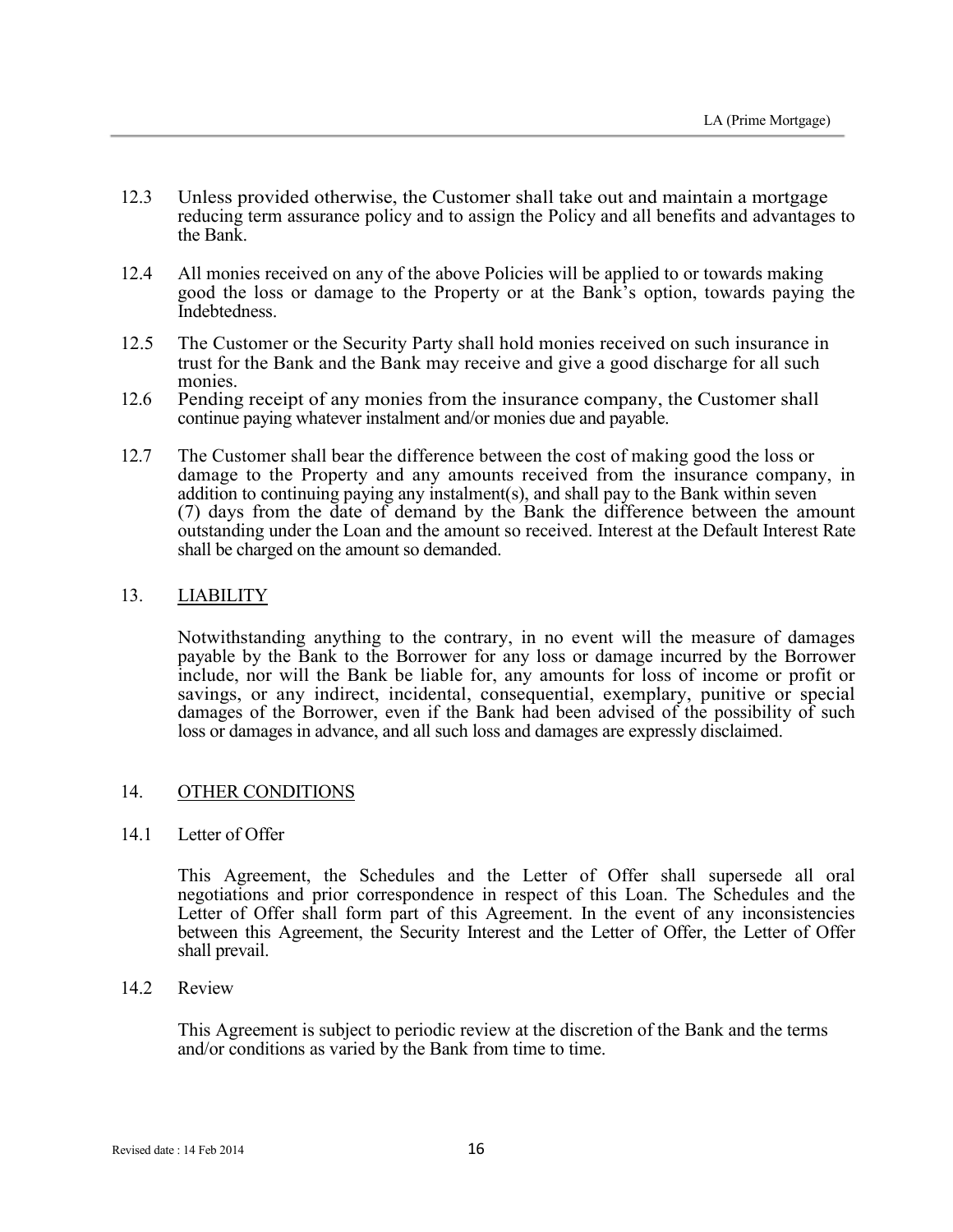#### 14.3 Conclusive Evidence

Any statement by an officer of the Bank as to the amount owing as communicated to the Customer shall be final and conclusive proof of the Indebtedness except for manifest error or where fraud is proven.

- 14.4 Lien and Set-Off
	- (a) The Bank shall have a lien on all assets (movable and immovable) of the Customer whether in the possession of the Bank, its affiliates, branch or office, and the Bank shall have a right to withhold, combine, consolidate, debit, transfer and/or set-off from any accounts of the Customer and or any of the Obligors with the Bank wheresoever situate (whether current, deposit, loan or of any other nature whether in Ringgit or in any other currency) any available balance or any sum standing to the credit of any one or more of such accounts for the purpose of effecting repayment of the Indebtedness and or the indebtedness of any of the Obligors.
	- (b) Until the Indebtedness and or the indebtedness of any of the Obligors have been paid, the Customer shall not be entitled to claim set-off or counterclaim against the Bank in respect of any liability from the Bank to the Customer.
	- (c) The Bank is entitled to set-off any monies received from the sale of the Property to discharge the Indebtedness and or the indebtedness of any of the Obligors.

### 14.5 Disclosure

Subject to the provisions below which (i) prohibit disclosure of information to Group Companies if objected to by the Customer; and (ii) require the Customer's express consent for disclosure of information to third parties for the stated purposes, the Customer hereby agrees and authorizes the Bank to disclose any information relating to this Agreement, the Security Interest, and/or the Customer's affairs or accounts:

- (a) to the Bank's agents, service providers, auditors, legal counsel, other professional advisors and to any person in or outside Malaysia who provides the Security Interest and/or is a party to any agreements which may constitute or form the basis of such Security Interest;
- (b) to the Central Credit Bureau, Biro Maklumat Cek or other relevant authorities to whom such Bureau or authorities the Bank is required to make such disclosure and/or to any authorities having jurisdiction over the Bank;
- (c) any financial institutions with which the Customer has or propose to have dealings;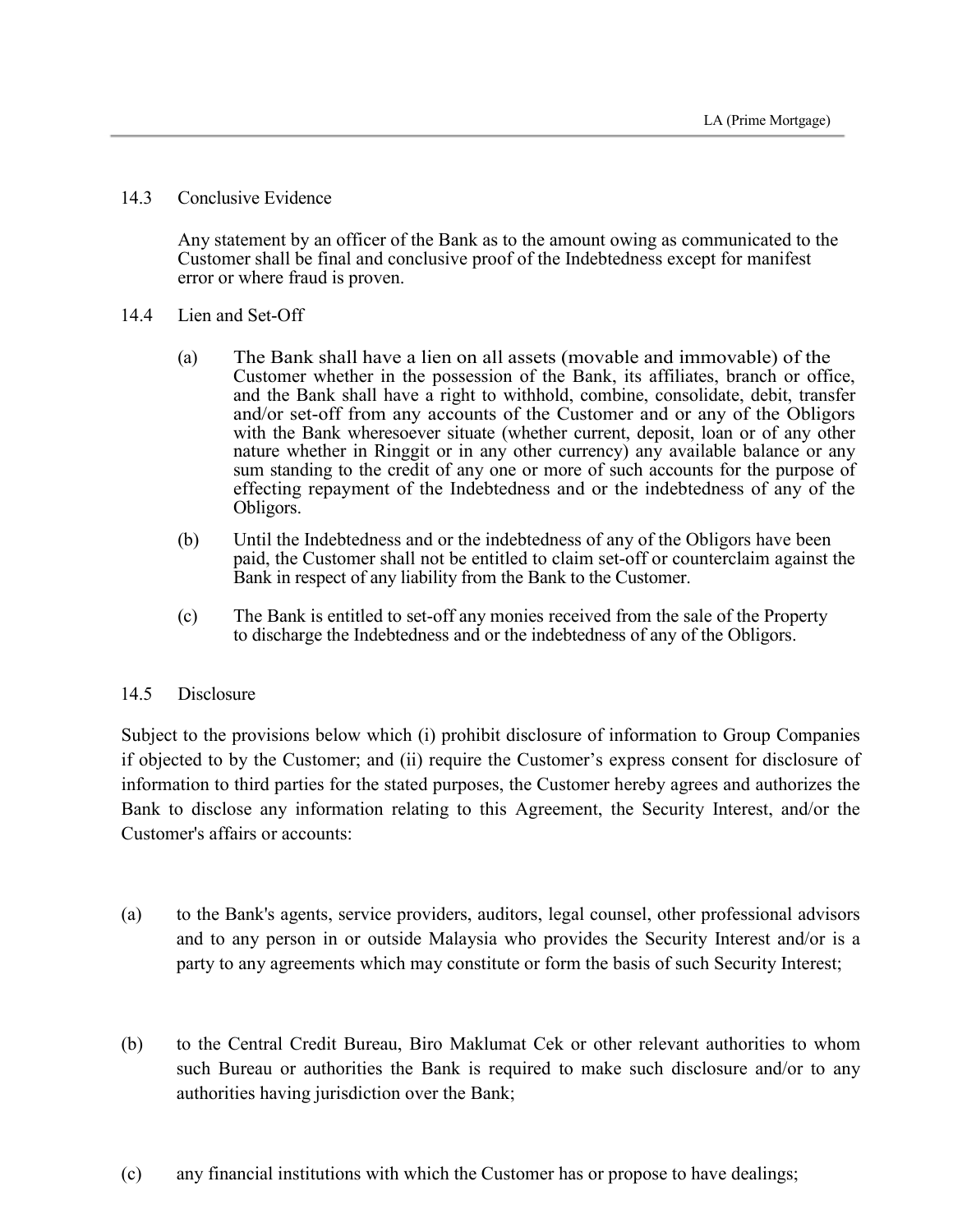- (d) any insurance company which the Bank may deem fit in connection with any insurance policy which the Bank may wish to take pursuant to terms of this Agreement;
- (e) to companies which are or which in future may be companies within the group of the Bank as well as companies within the group of CIMB Group Holdings Berhad, the Bank's ultimate holding company ("the Group Companies") whether such Group Companies are residing, carrying on business, incorporated or constituted within or outside Malaysia;

 for facilitating the business, operations, facilities and services of or granted or provided by the Bank and/or the Group Companies to their customers or as required by law or pursuant to any subpoena or order of the court.

Disclosure to Group Companies shall be for facilitating the operations, businesses, cross-selling and other purposes of the Bank and/ or the Group Companies provided always that **disclosure for cross selling purposes shall not be effected if such disclosure is objected by the Customer** by contacting the Bank at the following telephone number or address (which may be changed by the Bank from time to time by notice to the Customer): 19<sup>th</sup> Floor, Menara Bumiputra Commerce, 11 Jalan Raja Laut, 50350 Kuala Lumpur, Tel No.: 1300-880-900.

Further, where the Bank intends to share the Customer's information (excluding information relating to the Customer's affairs or account) with third parties for strategic alliances, marketing and promotional purposes, the Bank shall ensure that consent form the Customer has been obtained.

The Customer hereby expressly consents to such disclosure and hereby confirms that the Bank, its officers and agents shall be under no liability under any circumstances whatsoever for furnishing such information whether by reason of any misstatement, error, negligence, omission, delay or any matter in connection thereto whatsoever and whether before on or after the date of this Agreement.

Revised date : 14 Feb 2014 17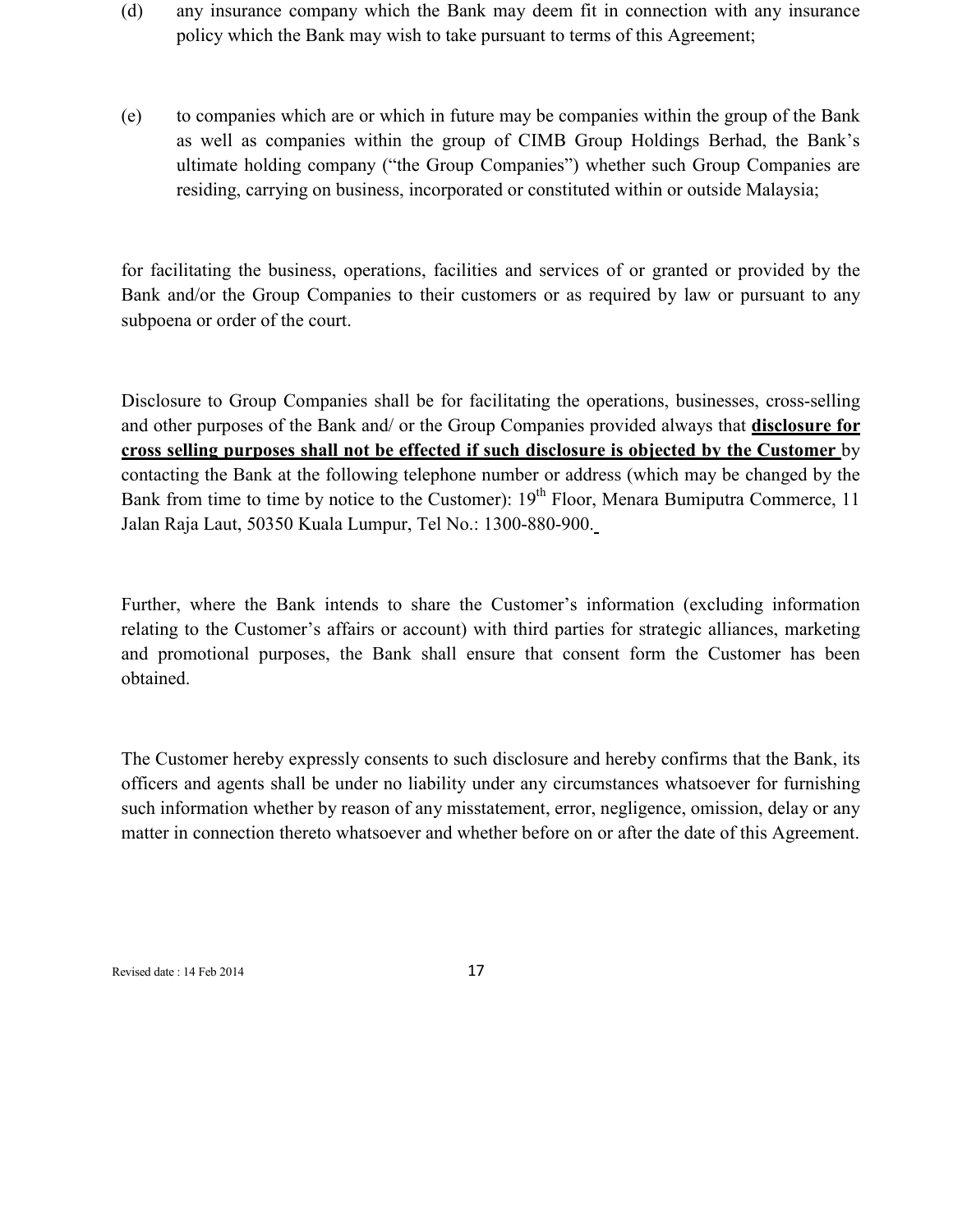14.6 Modification and Indulgence

The Bank may at any time without affecting the Security Interest:-

- (a) vary the terms and/or conditions of this Agreement.
- (b) vary or increase the Loan.
- (c) grant to the Customer or Security Party any indulgence.
- 14.7 Expenses and Stamp Duty

The Customer shall:-

- (a) pay on demand, on the basis of full indemnity all expenses (including legal, stamp duty and out-of-pocket expenses) incurred in connection with this Agreement, and/or
- (b) indemnify the Bank from and against any losses or liabilities incurred or which the Bank may incur as a result of any delay or omission to pay such stamp duty.

Notwithstanding the above, the Bank reserves the right to vary the terms above as per the Letter of Offer and/or the Special Conditions in Schedule 2 herein.

- 14.8 Service of Notice
	- (a) Any notice in writing required to be served shall be deemed to have been served on the Customer if it is left or sent by ordinary mail to the usual or last known place of business or residence of the Customer or at the address stated in Section 2 of Schedule 1.
	- (b) Unless otherwise stated specifically in this Agreement, if sent by ordinary mail to the Customer, any such notice shall be deemed to be received by the Customer when the notice would in the ordinary course of post have been delivered.
- 14.9 Transfer Benefit

The Bank may at any time with or without the consent or concurrence of the Customer and/or the Security Party transfer this Agreement and the Security Interest to any person. All costs relating to the transfer shall be borne by the Customer.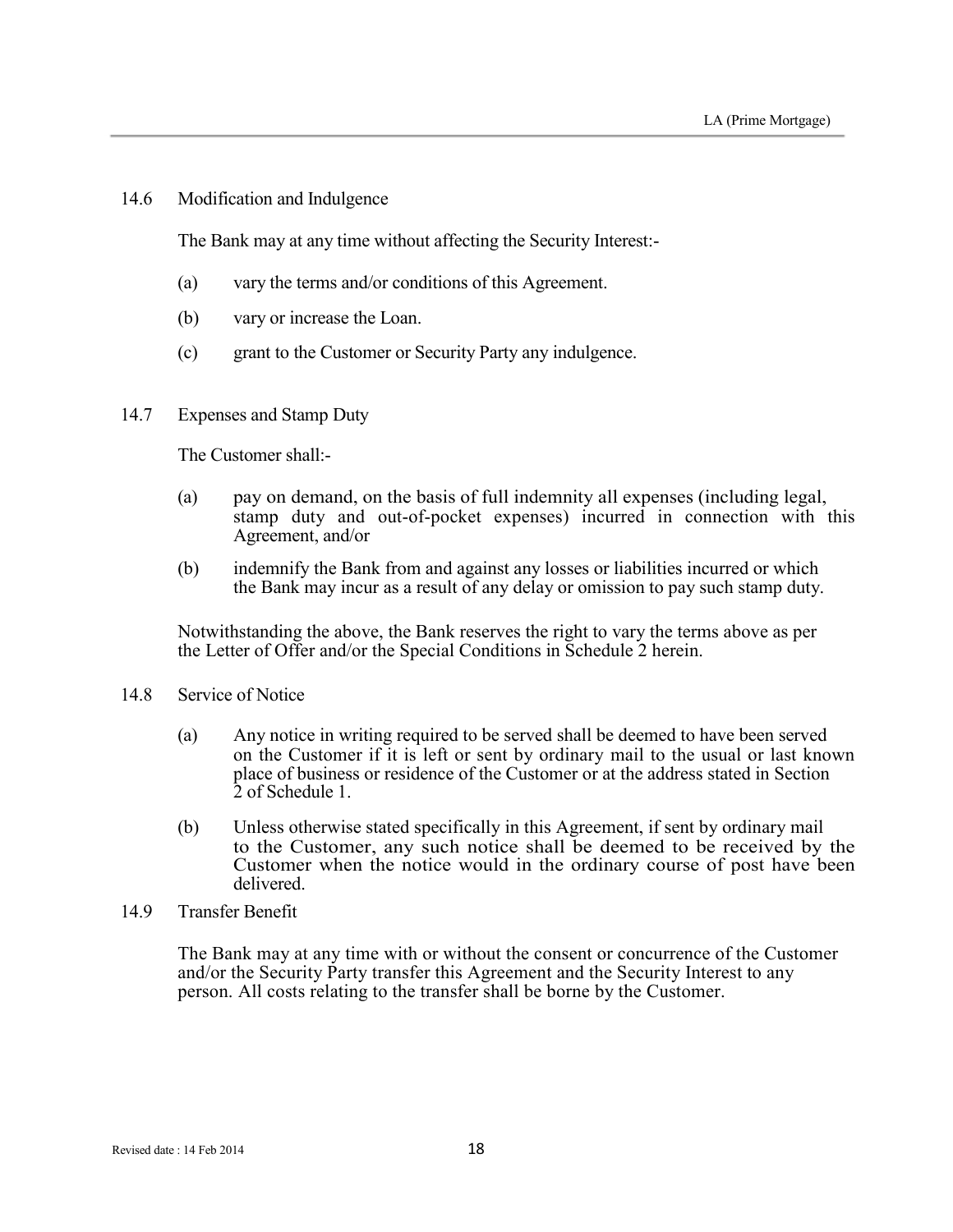#### 14.10 Severability

If at any time any provision hereof is or become invalid, illegal, or unenforceable in any respect, such provision shall be ineffective to the extent necessary without affecting or impairing the validity, legality, and/or enforceability of the remaining provisions hereof.

#### 14.11 Time

Time shall be the essence of this Agreement.

14.12 Successors Bound

This Agreement and the Security Interest shall be binding upon the heirs, personal representatives, assigns and/or successors-in-title of the Bank and the Customer.

14.13 Governing Law

This Agreement shall be governed by the laws of Malaysia.

14.14 Interpretation

In the event of any conflict in the interpretation of the provisions contained in this Agreement, the Schedules and the Letter of Offer ("these documents") and any translation thereof in any language, the English version of these documents shall prevail.

### 15. PRINCIPAL AND SUBSIDIARY INSTRUMENTS

IT IS HEREBY AGREED AND DECLARED that the instruments as specified in Section 16 of Schedule 1 are instruments in one transaction to secure the sum to be advanced for principal only and all interest, commission, fees and other charges within the meaning of Section  $\overline{4}$  (3) of the Stamp Act 1949.

### 16. PRIVACY CLAUSE

- 16.1 The Customer hereby confirms that the Customer has read, understood and agreed to be bound by the CIMB Group Privacy Notice (which is available at www.cimbbank.com.my or www.cimbislamic.com) and the clauses herein, as may relate to the processing of the Customer's personal information. For the avoidance of doubt, the Customer agrees that the said Privacy Notice shall be deemed to be incorporated by reference into this Agreement.
- 16.2 In the event the Customer provides personal and financial information relating to third parties, including information relating to the Customer's next-of-kin and dependents (where the Customer is an individual) or information relating to the Customer's directors, shareholders, officers, individual guarantors and security providers (where the Customer is a corporation), for the purpose of opening or operating the Customer's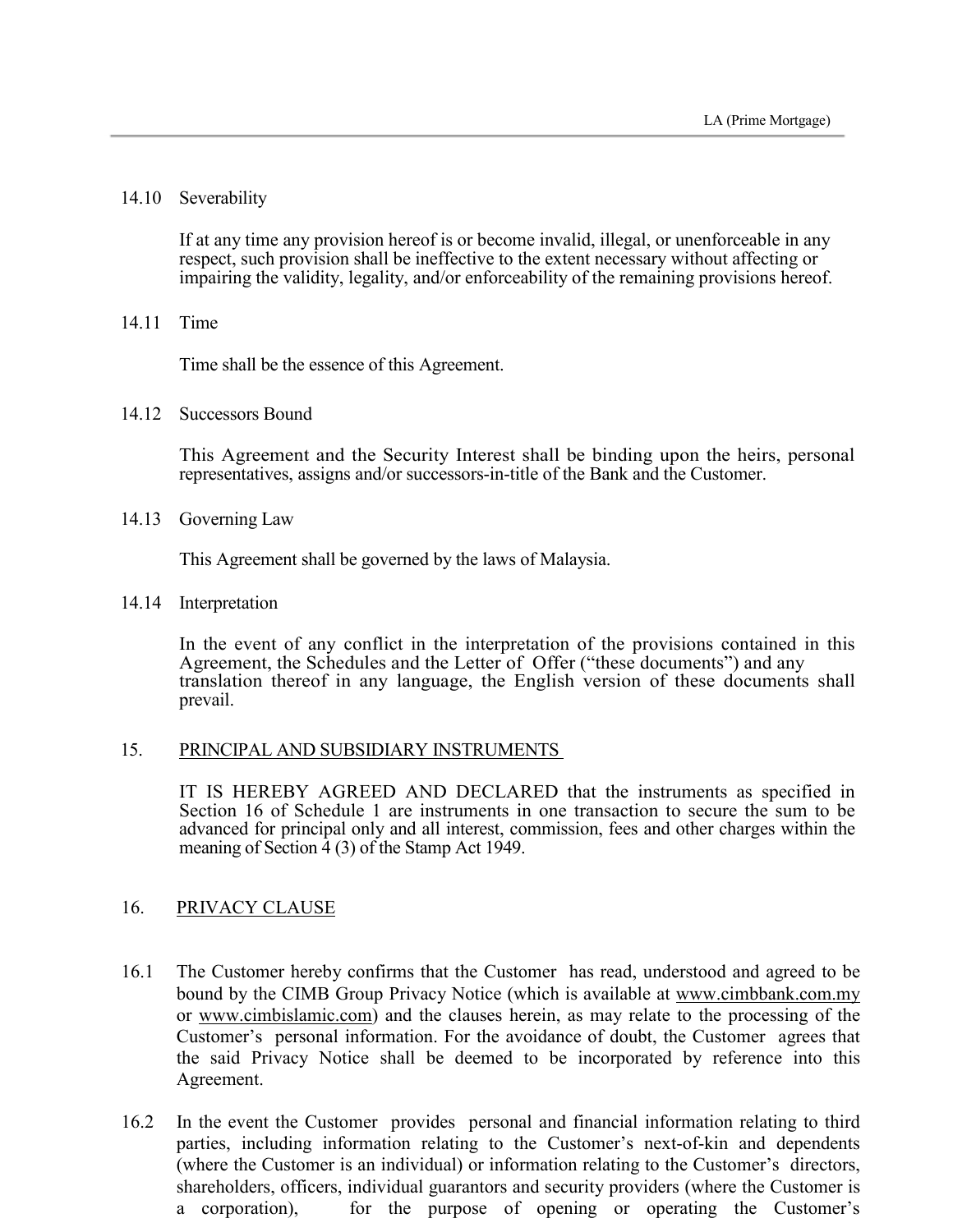account(s)/facility(ies) with the Bank or otherwise subscribing to the Bank's products and services, the Customer (a) confirms that the Customer has obtained their consent or is otherwise entitled to provide this information to the Bank and for the Bank to use it in accordance with this agreement; (b) agree to ensure that the personal and financial information of the said third parties is accurate; (c) agree to update the Bank in writing in the event of any material change to the said personal and financial information; and (d) agree to the Bank's right to terminate this agreement should such consent be withdrawn by any of the said third parties.

- 16.3 Where the Customer instructs the Bank to effect any sort of cross-border transaction (including to make or receive payments), the details relevant to the cross-border transaction (including information relating to those involved in the said transaction) may be received from or sent abroad, where it could be accessible (whether directly or indirectly) by overseas regulators and authorities in connection with their legitimate duties (e.g. the prevention of crime). In instructing the Bank and/or the Bank's agents to enter into any cross-border transaction on behalf of the Customer, the Customer agrees to the above said disclosures on behalf of the Customer and others involved in the said crossborder transaction.
- 16.4 The Bank may use a credit reporting/reference agency to help make decisions, for example when the Bank needs to (a)check details on applications for credit and credit-related or other facilities; (b) manage credit and credit-related accounts or facilities, including conducting reviews of the Customer's portfolio(s); and/or recover debts. The Customer will be linked by credit reporting/reference agencies to any other names the Customer uses or has used, and any joint and several applicants. The Bank may also share information about the Customer and how the Customer manages the Customer's account(s)/facility(ies) with relevant credit reporting/reference agencies.
- 16.5 Even after the Customer has provided the Bank with any information, the Customer will have the option to withdraw the consent given earlier. In such instances, the Bank will have the right to not provide or discontinue the provision of any product, service, account(s) and/or facility(ies) that is/are linked with such information.
- 16.6 The Bank reserves the right to amend this clause from time to time at the Bank's sole discretion and shall provide prior notification to the Customer in writing and place any such amendments on the Bank's websites and/or by placing notices at the banking halls or at prominent locations within the Bank's branches.
- 16.7 For the purposes of this Clause, the CIMB Group consists of CIMB Group Holdings Berhad and all its related companies as defined in Sec 6 of the Companies Act 1965 and jointly controlled companies that provide financial and other regulated services, excluding companies, branches, offices and other forms of presence operating outside Malaysia, and the use of the words " the Bank" and " the Bank's" are to be read as references to the CIMB Group.
- 16.8 This clause shall be without prejudice to any other clause in this Agreement which provides for the disclosure of information.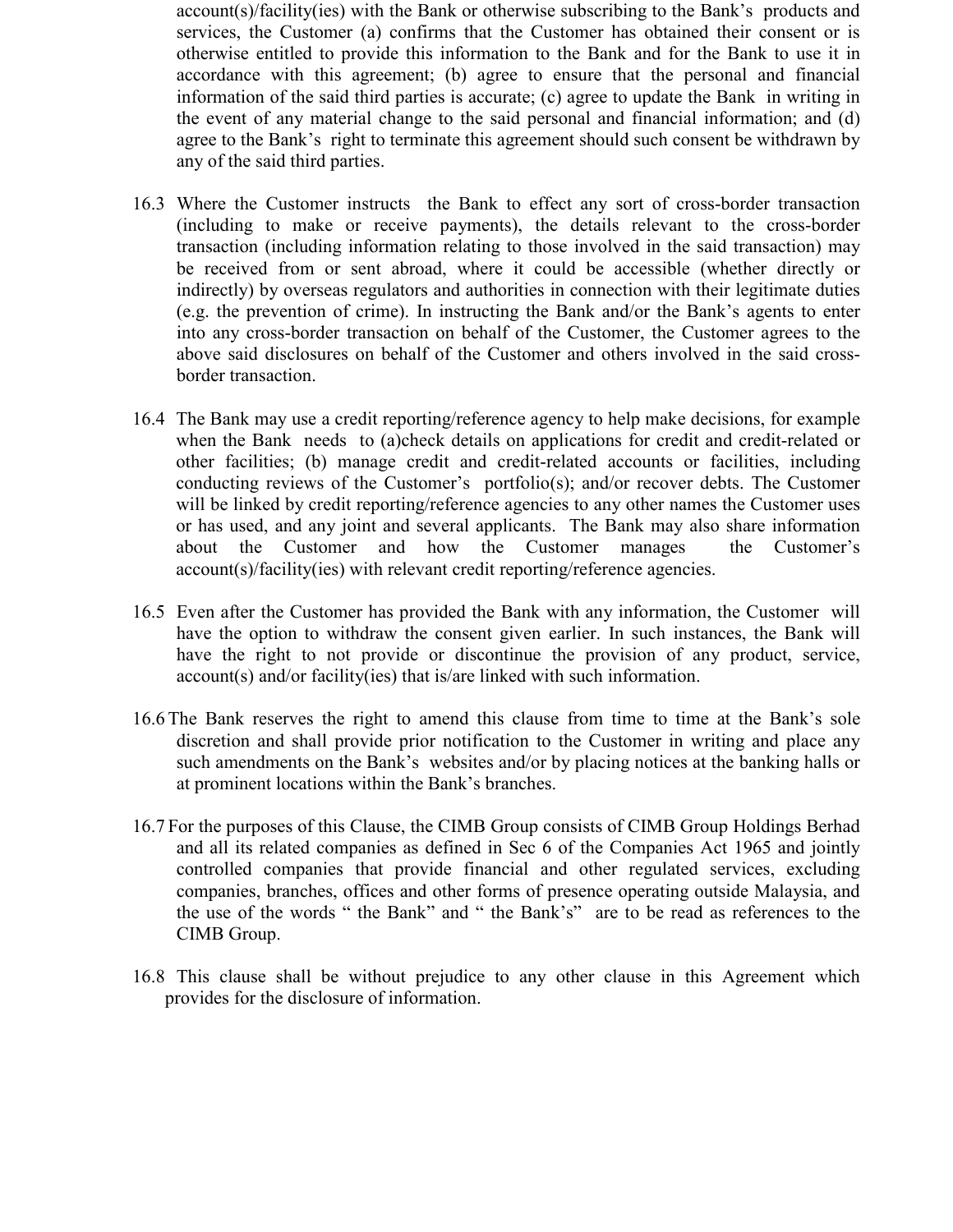Revised date : 14 Feb 2014 19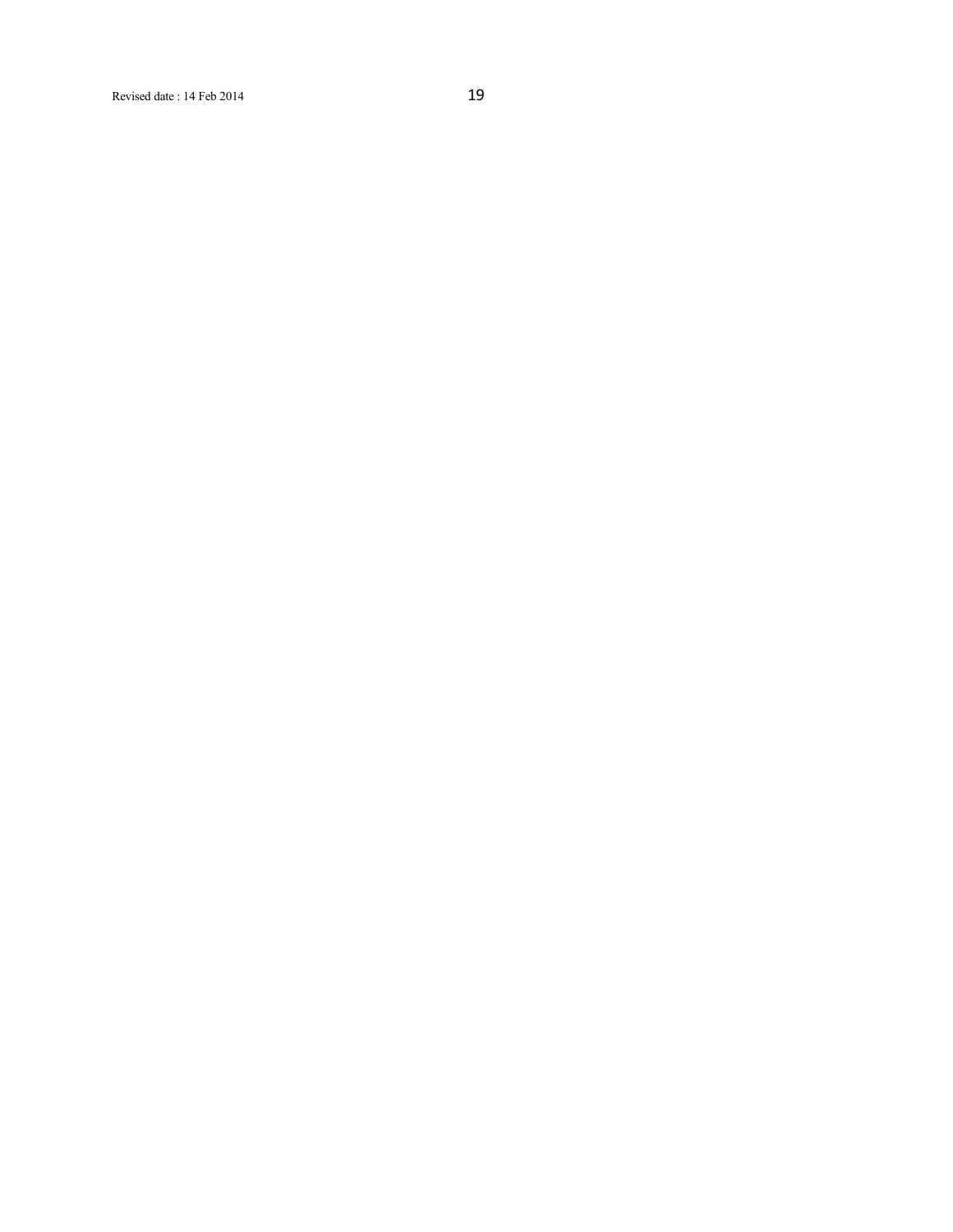IN WITNESS WHEREOF the parties hereto have set their hands and seal hereunto.

| Signed for and on       |  |
|-------------------------|--|
| behalf of               |  |
| <b>CIMB BANK BERHAD</b> |  |
| $(13491-P)$             |  |
| by its Attorney in the  |  |
| presence of:-           |  |
|                         |  |

(I.C. No. )

| Signed by the Customer |  |
|------------------------|--|
| in the presence of     |  |

| $($ I.C. No. |  |
|--------------|--|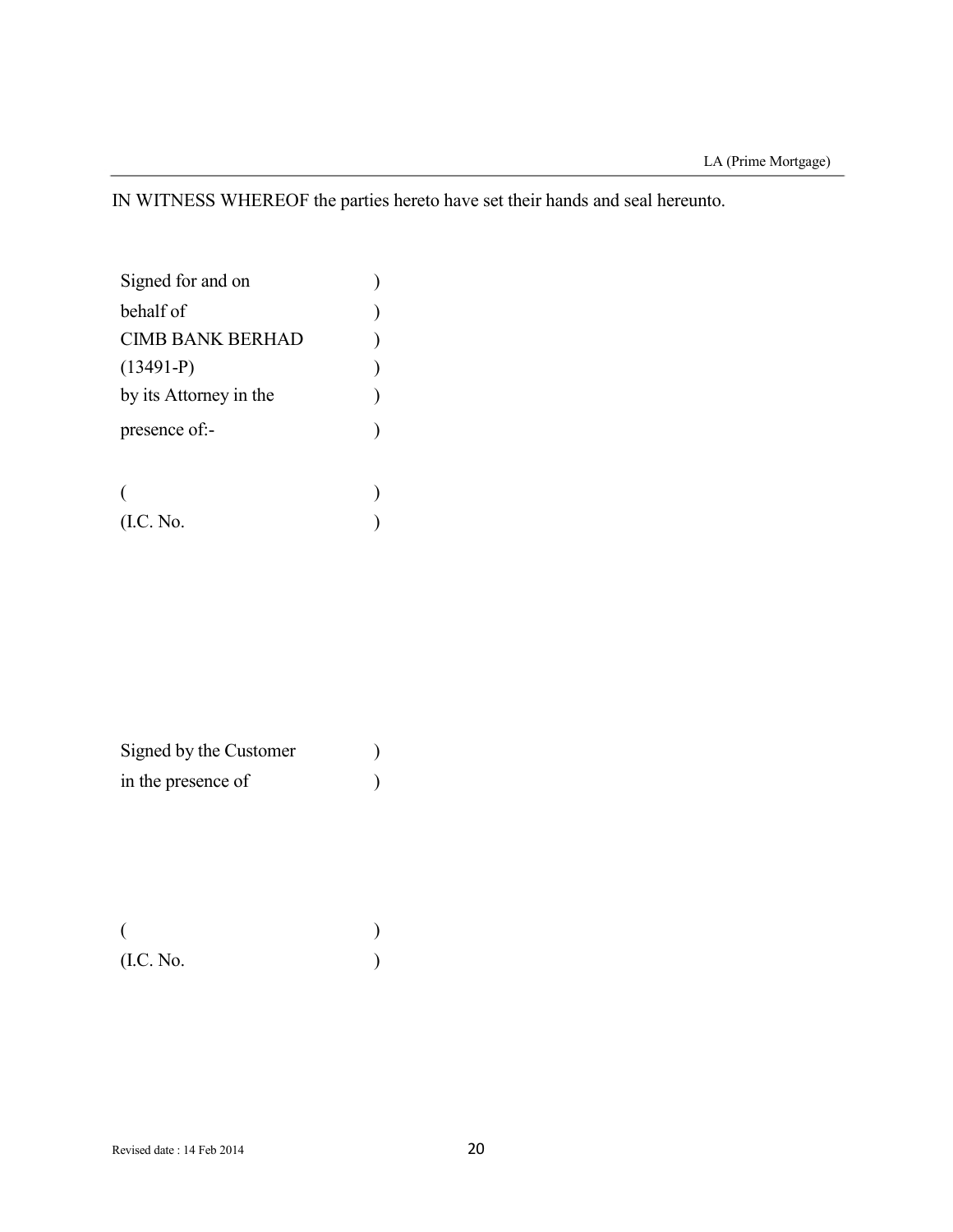| <b>SCHEDULE 1</b>                                                                 |                                                                     |                                                                                                                                                                                                                                                                                                                                                                                                        |  |  |  |
|-----------------------------------------------------------------------------------|---------------------------------------------------------------------|--------------------------------------------------------------------------------------------------------------------------------------------------------------------------------------------------------------------------------------------------------------------------------------------------------------------------------------------------------------------------------------------------------|--|--|--|
| (which is to be taken, read and construed as an essential part of this Agreement) |                                                                     |                                                                                                                                                                                                                                                                                                                                                                                                        |  |  |  |
| Section                                                                           | Item                                                                | Description                                                                                                                                                                                                                                                                                                                                                                                            |  |  |  |
| 1.                                                                                | Name(s) and address(es) of the<br>Customer                          |                                                                                                                                                                                                                                                                                                                                                                                                        |  |  |  |
| $\overline{2}$ .                                                                  | Description of the Property                                         | The particulars of the Property shall be as<br>stated in the Charge/Deed of Assignment<br>(to delete whichever is inapplicable)<br>between the Bank<br>dated<br>and the Security Party, subject to the<br>Bank's right to vary and/or amend the<br>particulars of the Property and/or the<br>Charge/Deed of Assignment (to delete<br>whichever is in applicable) at the Bank's<br>absolute discretion. |  |  |  |
| $\overline{3}$ .                                                                  | Name(s) and Description(s) of the<br>persons providing the Security |                                                                                                                                                                                                                                                                                                                                                                                                        |  |  |  |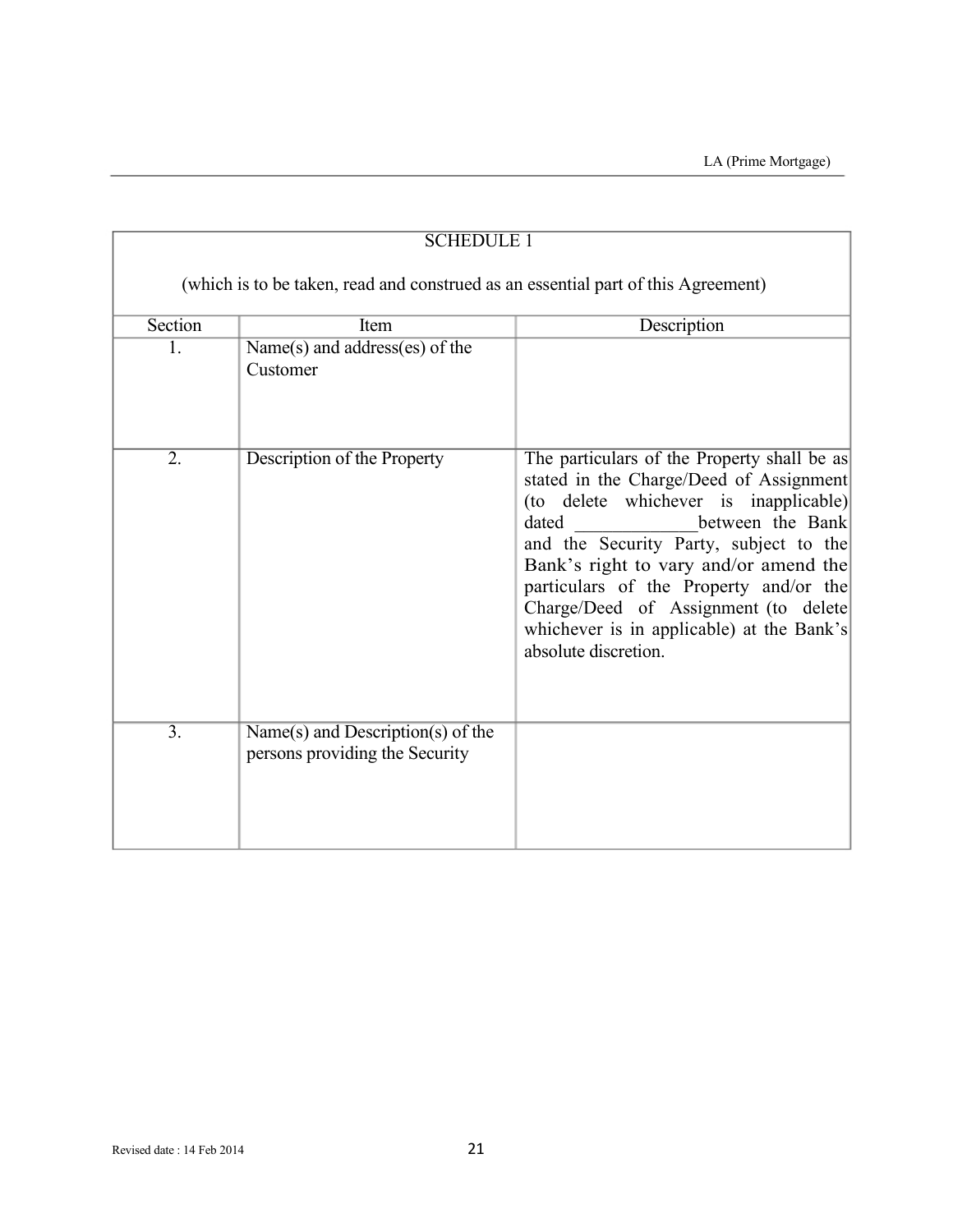## SCHEDULE 2

(to enclose a copy of the stamped Letter of Offer duly accepted in this Schedule)

### SPECIAL CONDITIONS FORMING PART OF THIS AGREEMENT

(To state any special conditions, e.g. if the legal fees, etc are to be paid by the Bank, any special prepayment conditions, any other benefits such as credit card facility, and/or any other conditions in the Letter of Offer which are not stated in this Agreement. To state "Not Applicable" if inapplicable)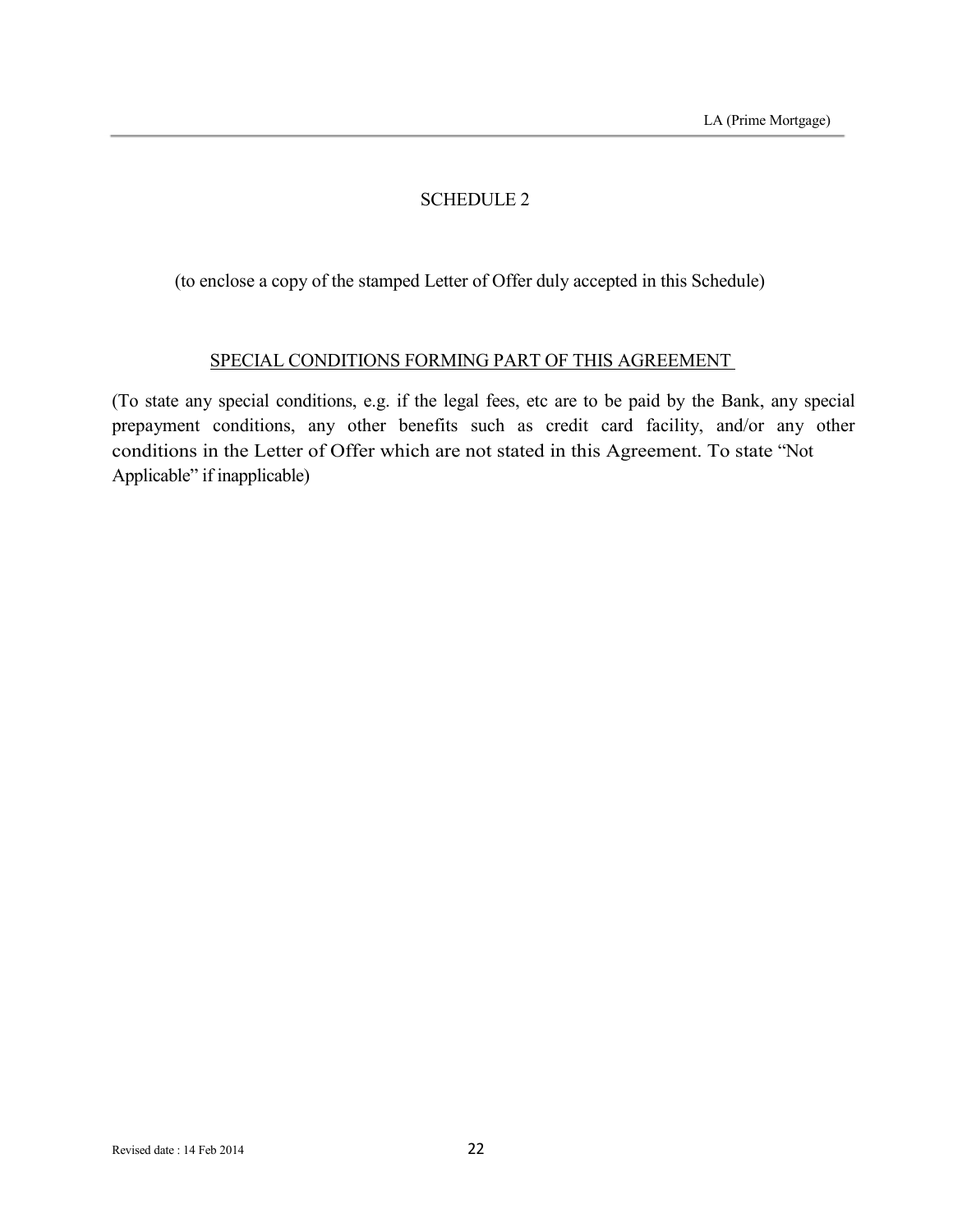### SCHEDULE 3

### CONDITIONS PRECEDENT

- a) This Agreement and the Security Interest shall have been duly executed, stamped, and registered with such registries as the Bank may deem necessary or expedient, and copies thereof duly delivered to the Bank. Provided that the Bank may at its absolute discretion disburse the Loan or any part thereof prior to or upon presentation of the Security Interest at the relevant registries for registration;
- b) A search having been made at the relevant land registry/land office confirming that the Property is free from all encumbrances and no acquisition notices have been lodged and/or registered or issued against the Property and the lodgement of a private caveat on the master title of the Property;
- c) The Bank is satisfied that the execution, delivery and performance of this Agreement and the Security Interest have been duly authorised and approved by all necessary parties and that the same do not contravene any law, rules or regulations or any contractual or other restrictions binding upon the Customer or the Security Party (if any);
- d) The receipt by the Bank of any undertakings, consents, approvals, and/or confirmations required by the Bank to the Bank's satisfaction;
- e) If applicable, the Bank shall have received the letter of disclaimer/undertaking from the bridging financier/existing charge to exclude the Property from foreclosure proceedings, such letter of disclaimer/undertaking to be in form and content acceptable to the Bank;
- f) Where the Loan is to be disbursed by progressive releases, the receipt by the Bank of the relevant architect certificates;
- g) The Customer shall have delivered or caused to deliver to the Bank the current receipts of quit rent, assessments, rates, dues and other outgoings thereto as the Bank may require;
- h) Where required by the Bank, a valuation of the Property and/or verification of the address of the Property by a valuer acceptable to the Bank at the cost and expense of the Customer;